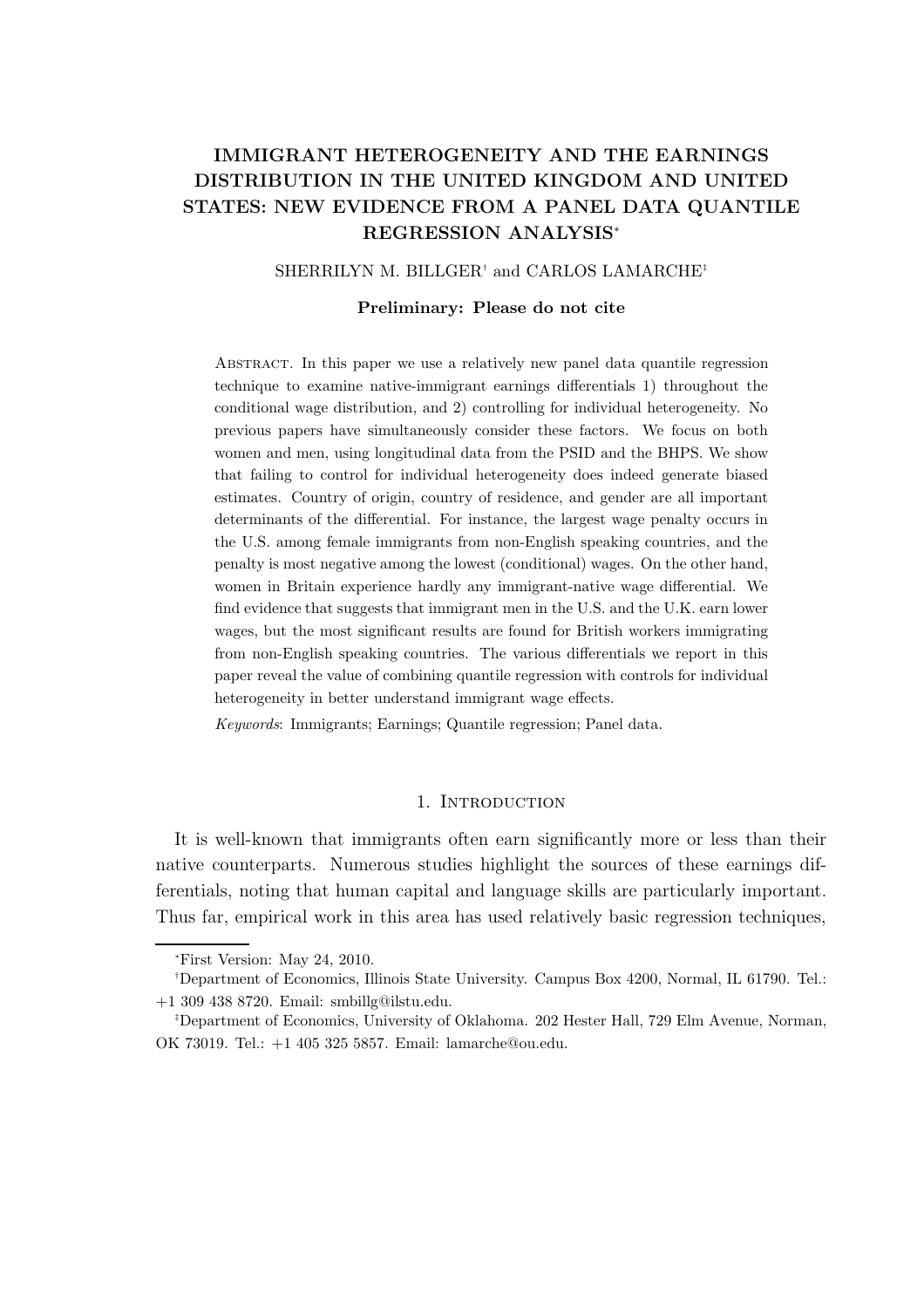including panel data models and quantile regression. It is clear that individual heterogeneity is an important factor in estimating earnings differentials for immigrants. Furthermore, it behooves us to learn about the effect of immigrant status throughout the conditional wage distribution, not simply at the mean. Using a new panel data regression technique, we simultaneously account for individual heterogeneity and generate parameter estimates across the conditional distribution of earnings.

We focus this analysis on data from the United States and the United Kingdom, two countries with sizable immigrant populations and clear value for English language ability. Most previous papers in the immigration literature use Census data, and we contribute to this area using two studies with substantial immigrant subsamples: the U.S. Panel Study of Income Dynamics and the British Household Panel Survey. The extensive longitudinal data enable us to create specifications similar to those in previous papers, while employing a new technique (explained in detail below) in order to determine better estimates of native-immigrant earnings differentials. Furthermore, despite the fact that increasing proportions of women are in the labor force, most previous work focuses only on men, but in this paper we study wages for both men and women.

#### 2. Literature Review

A broad segment of the literature highlights wage differences between immigrants and natives, often citing the specific sources for these differentials. Borjas (1989) provides one of the seminal papers in this area. Using a longitudinal survey of scientists and engineers, he documents the effects of assimilation and cohort on immigrant earnings. With data on immigrants to Israel, Weiss, Sauer, and Gotlibovski (2003) find that lifetime earnings are 57% lower than those for natives. The majority of the wage differential is due to foreign education and experience.

Focusing on returns to human capital, Friedberg (2000) finds that foreign investments generate lower returns than those in the destination country. Using US data, Bratsberg and Ragan (2002) document the higher earnings immigrants receive from obtaining human capital in the US. They further show that this result is not due to ability bias or returns to language ability; instead, greater degree attainment and higher returns result in higher wages for immigrants.

Using Census PUMS data, Chiswick and Miller (2007) find that occupation is significantly correlated with immigrant education and experience. Furthermore, preimmigration experiences generates higher returns when examined within occupations.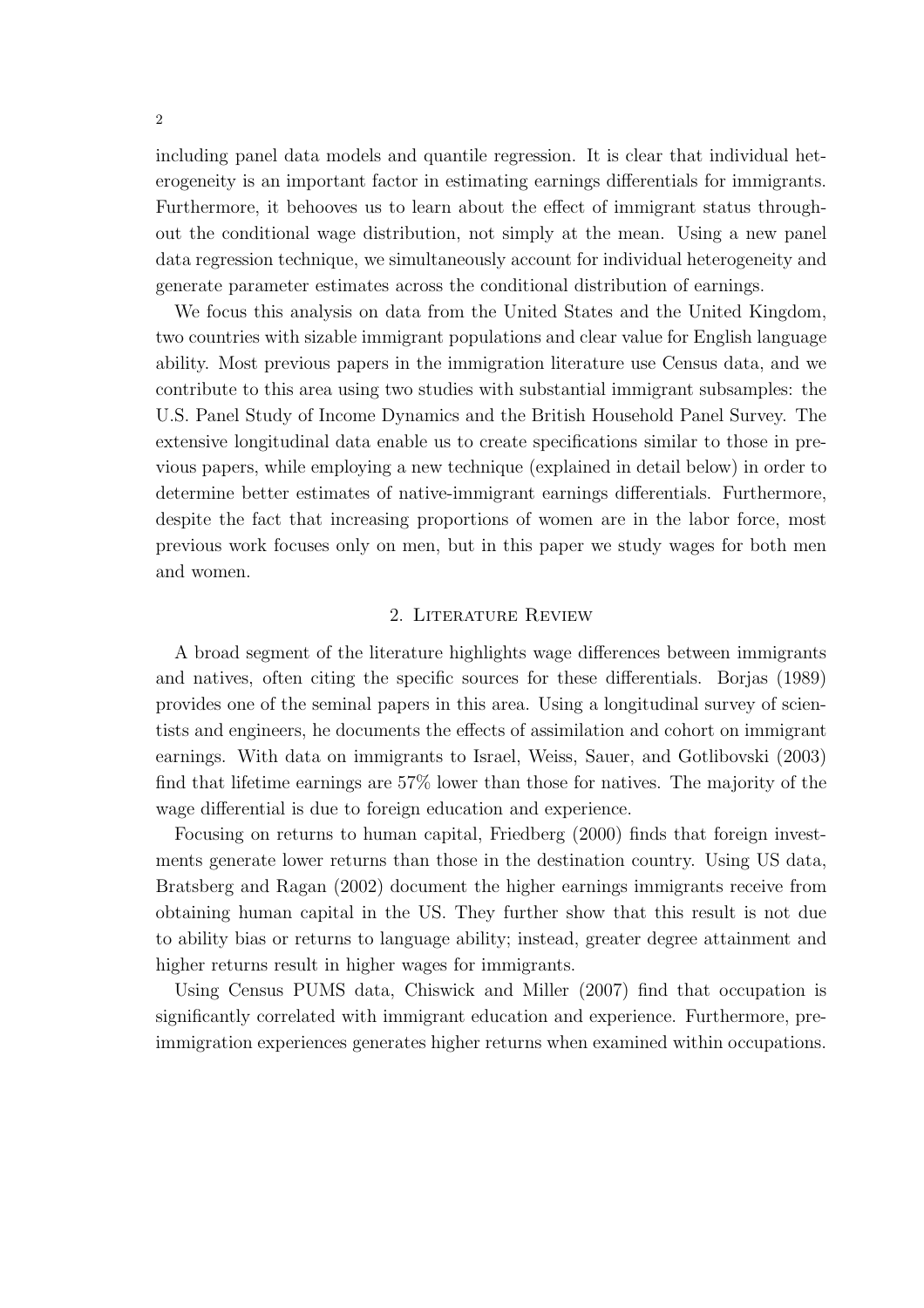Green (1999) presents multinomial logit models of occupational choice, and finds that Canadian immigrants are generally more skilled than natives, and also more occupationally-mobile. This study provides a clear contrast to findings about the US labor market. Another source of variation within immigrant earnings is race. Clark and Lindley (2006) use a pooled cross-section from the UK Labour Force Survey and find wage differentials among immigrants. Notably, nonwhite immigrants receive lower pay than white immigrants to the UK.

More recent studies use longitudinal data to investigate the role of language fluency and to determine whether wage gaps persist over time. Duleep and Dowhan (2002) use longitudinal social security data to examine earnings growth for men. They find that wage growth was greater in recent years than in the 1960s. Furthermore, over the 1960-1992 period, immigrants experienced more wage growth than natives did. Chiswick, Lee, and Miller (2005) use longitudinal data from Australia and further document the importance of skill and assimilation in improving earnings. The authors contend that longitudinal estimates (generated by an inertia model) mirror those for the cross-section. However, it is possible that a panel longer than 3.5 years could generate differences.

Lubotsky (2007) uses longitudinal social security data to explore the immigrant/native wage gap. Comparing panel data estimates to those from cross-sectional data, Lubotsky finds that the gap is more persistent, suggesting that cross-sectional estimates (such as those from the Census) are biased. Furthermore, his results reveal that assimilation is less prevalent in panel data analyses. Part of the reason for this finding is the likely outmigration of some in immigrant cohorts.

In a unique study that investigates both genders, Butcher and DiNardo (2002) compare wage density estimates using Census PUMS data. The authors find important differences for men and women; for instance, the minimum wage has a great impact on the female distribution than it does for the male. Their results support Lubotsky's (2007) finding that changes in the returns to skill contribute substantially to the growth in the gap between immigrants and natives.

Bleakley and Chin (2004) make an interesting contribution to the literature on language skills by employing IV techniques. They highlight that the time of arrival has an important impact on learning the language of the destination country. By completing education in the US, adults who arrived as children see significant returns to their language proficiency. Chiswick and Miller (1995) explore the endogenous impact of language on immigrant earnings in Australia. They estimate a model for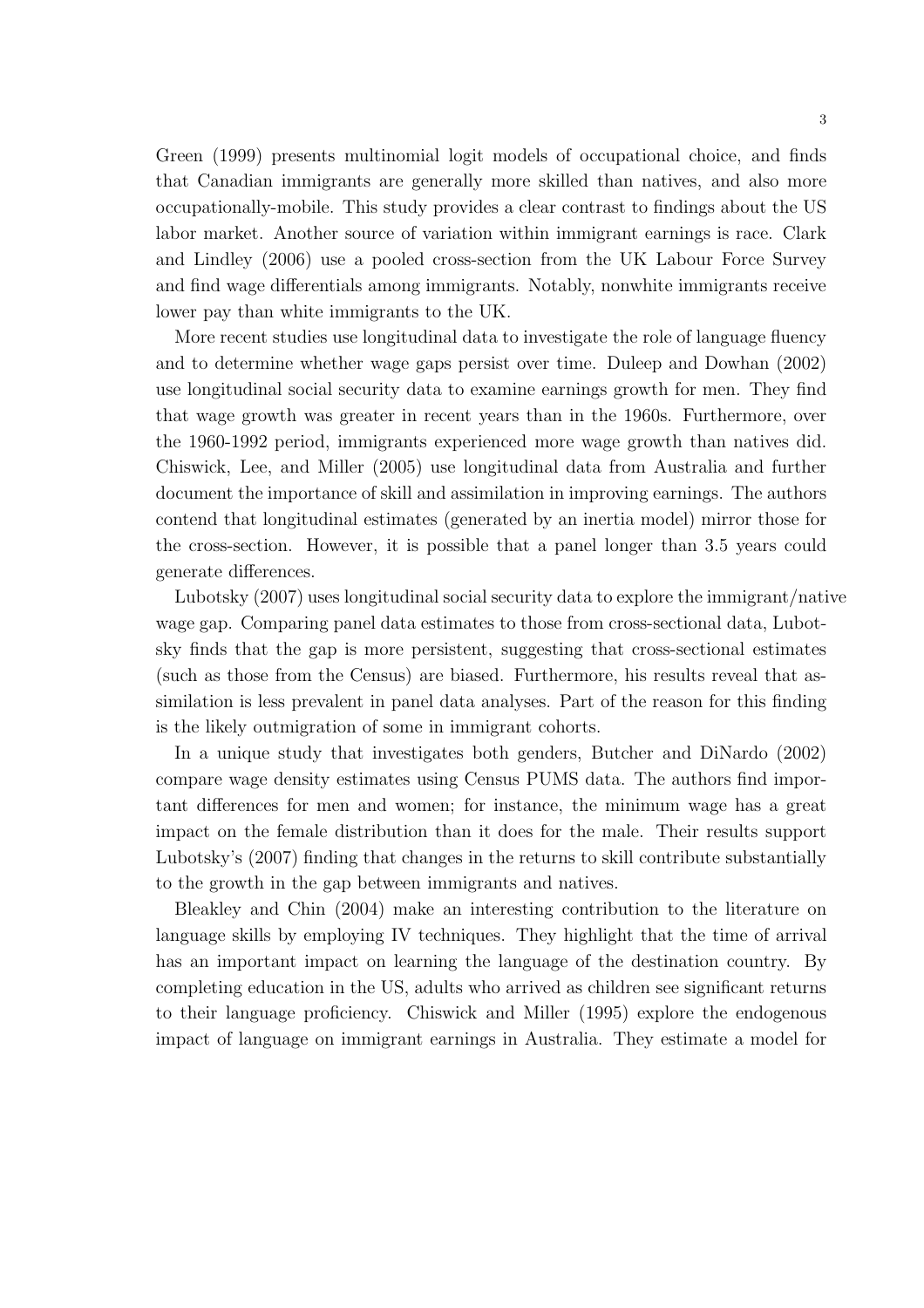the determinants of language fluency and incorporate the results into earnings models. Since the estimates do not appear stable, the authors recommend that similar analysis incorporate multiple data sets and careful selection of instruments. In another panel data study, Hum and Simpson (2004) report that omitted variables bias immigration analyses. Using fixed effects and IV techniques, the authors document lasting immigrant/native wage differentials, providing a contrast to other studies that report assimilation over time.

Dustmann and Van Soest (2002) provide a valuable contribution to the literature by investigating unobserved heterogeneity and measurement error. Using German panel data and minimum distance estimation to account for temporal correlation in regression residuals, they report that measurement error in language fluency variables generates pronounced downward bias in the returns to language skill. Important data documenting language proficiency over time highlights the measurement error in survey data. Their identification strategy involves a fixed effects model of language proficiency on a non-linear time trend, in order to generate predictions of fluency. The authors also present IV estimates using leads and lags of language proficiency. In order to address unobserved heterogeneity, they assume assortative mating and include partner and household characteristics in earnings regressions. Combining these techniques as well as alternative instruments based upon parents' education, Dustmann and Van Soest provide evidence that estimates presented in the literature are biased, and that language is even more important in determining immigrant earnings.

Chiswick, Le, and Miller (2008) provide one of few immigration studies that explore the distribution of returns to education and experience. Using quantile regression and data from the US and the Australian Censuses, they find that schooling and experience serve to expand the earnings distribution; i.e., higher returns occur at higher values in the conditional earnings distribution. The authors also find that the adult male native/immigrant wage differential is higher at higher quantiles, suggesting that skill should be particularly valued in immigration policy.

### 3. Quantile Regression Models and Methods

Quantile regression is a robust estimation approach that offers the possibility of evaluating native-born/immigrant earnings differentials at different quantiles of the conditional earnings distribution. This approach was recently used in Chiswick, Le, and Miller (2008). In this section, we present a newly developed approach that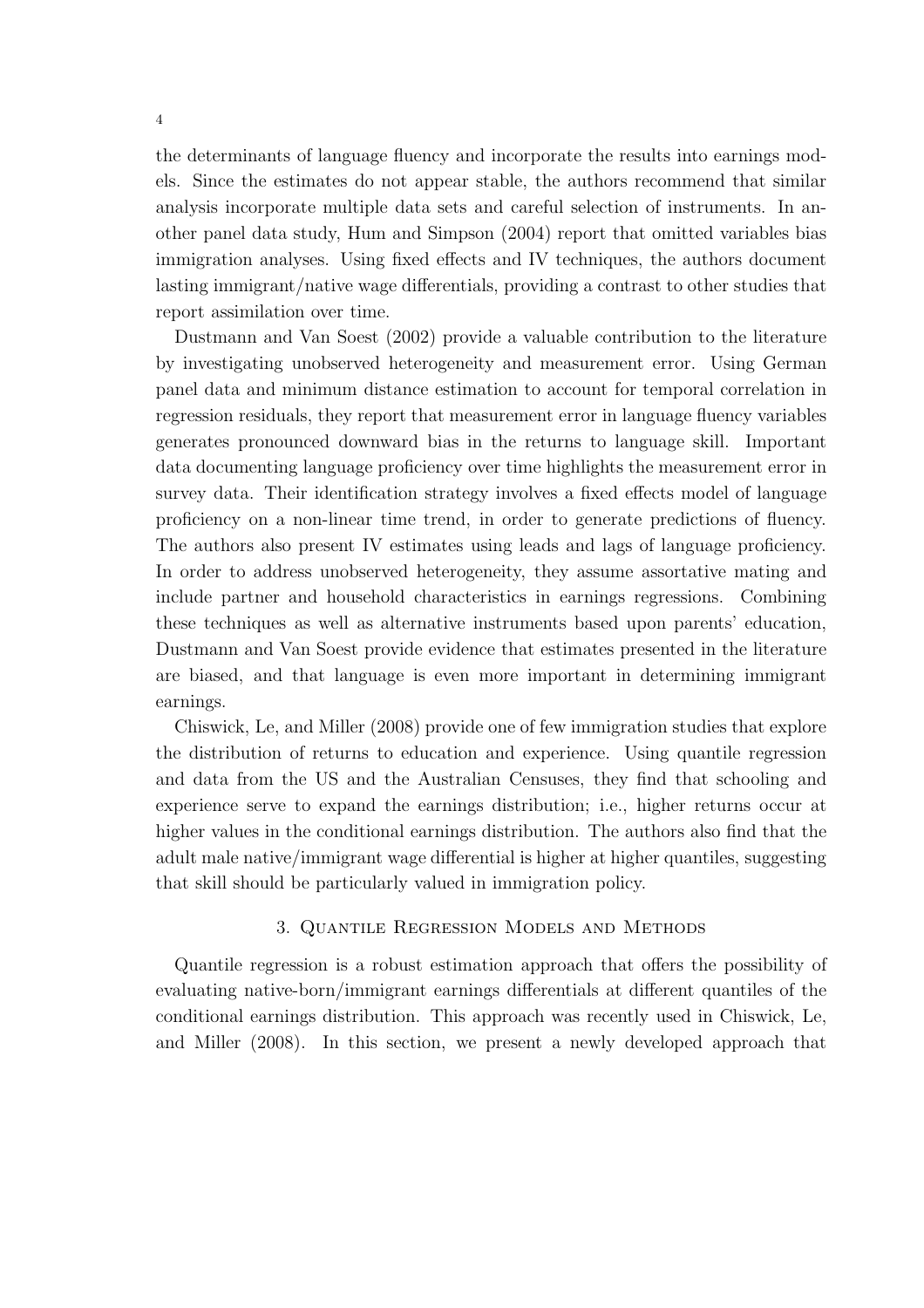allows us to explore these differentials while controlling for native-born and immigrant unobserved heterogeneity.

We consider a model of earnings given by,

$$
(3.1) \t\t\t w_{it} = \mathbf{x}_{it}'\mathbf{\beta} + \alpha_i + u_{it},
$$

where  $w_{it}$  denotes the logarithm of earnings for individual i at time t,  $x_{it}$  is a  $p \times 1$ vector of independent variables that includes an intercept,  $\alpha_i$  is a latent term denoting differences in language ability and skills, and  $u_{it}$  is the error term independent of  $x_{it}$ .

Given the possibility that the latent individual variable may be correlated with the independent variables, it is natural to estimate a conditional mean model with fixed effects,  $\mathbb{E}(w_{it}|\mathbf{x}_{it},\alpha_i) = \mathbf{x}'_{it}\boldsymbol{\beta} + \alpha_i$ . Our approach in this paper builds upon this classical empirical strategy, estimating a fixed effects version of the conditional quantile regression model,

(3.2) 
$$
Q_{W_{it}}(\tau_j|\boldsymbol{x}_{it},\alpha_i)=\boldsymbol{x}'_{it}\boldsymbol{\beta}(\tau_j)+\alpha_i,
$$

where  $Q(\cdot|\cdot)$  is the  $\tau_i$ -th conditional quantile function. The parameter  $\beta(\tau_i)$  provides an opportunity for investigating how the independent variables influence the location, scale and shape of the conditional distribution of earnings. For instance, if we have an iid error term distributed as  $F$  and one covariate, the quantile functions  $Q_{W_{it}}(\tau_j|\mathbf{x}_{it},\alpha_i)$  are parallel lines with parameter  $(\beta_0(\tau_j),\beta_1)'$ . The model also include an individual effect  $\alpha_i$ . The individual effect represents a pure location shift effect  $\alpha_i$  on the conditional quantiles of earnings, implying that the conditional distribution for each individual have the same shape, but different locations as long as language ability and skills are different. Notice that the individual effect does not represent a distributional shift. It may be unrealistic to estimate it when the number of observations on each individual is small (Koenker 2004).

A tentative approach for estimating native-born/immigrant differentials across the conditional distribution of earnings is Koenker and Bassett's (1978) method. However, as in the least squares case, omitting relevant variables may generate biases. It is instructive to derive the omitted variable bias in our quantile regression model, which can be obtained as a direct application of Angrist, Chernozhukov, and Fernandez-Val (2006), Theorem 2. Let  $\beta_s(\tau)$  be the slope coefficient in a quantile regression of earnings on x and  $\beta_l(\tau)$  the regression coefficient of earnings on a vector indicating individual effects,  $z$ , and  $x$ . The relation between these coefficients can be written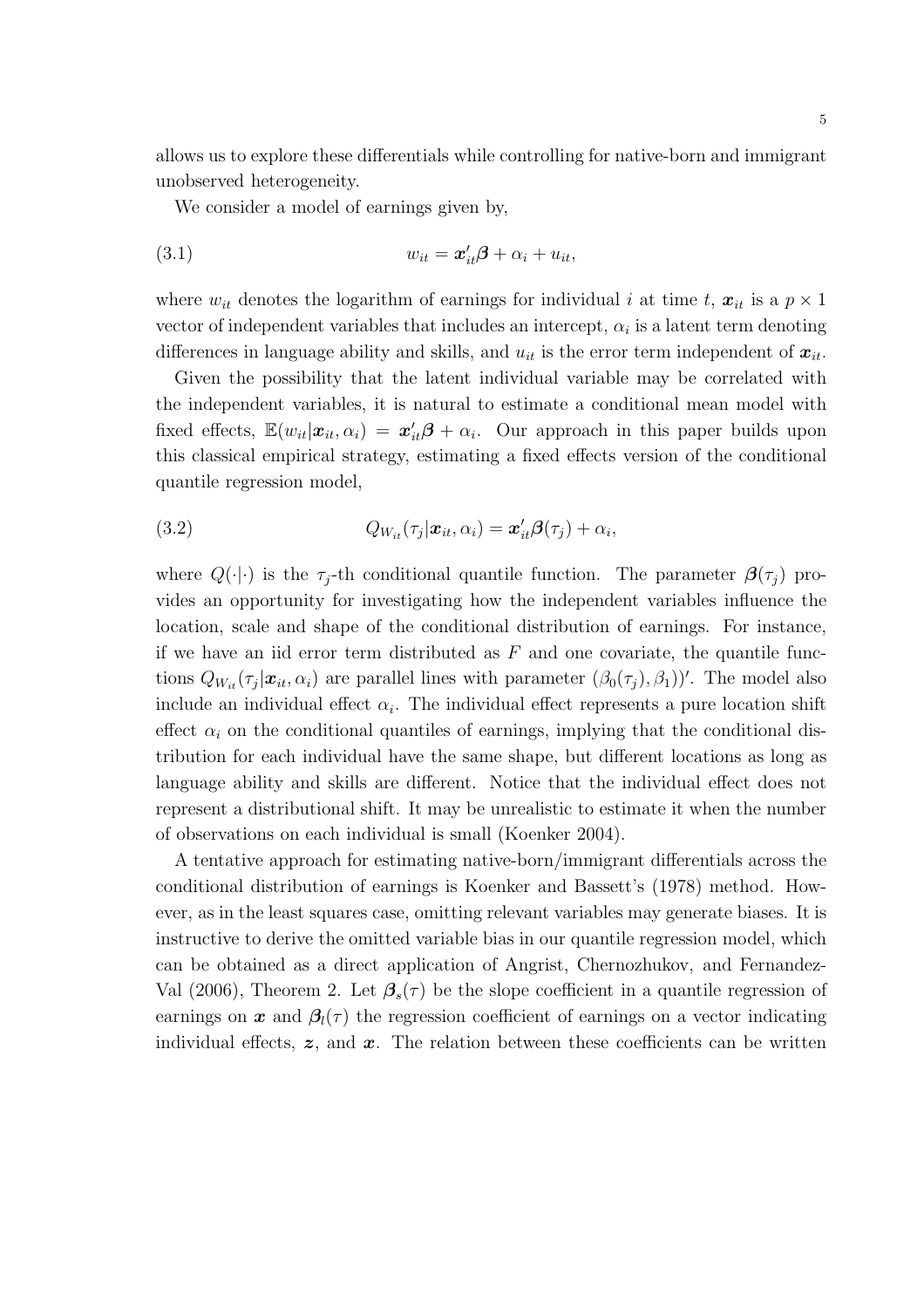$$
\boldsymbol{\beta}_s(\tau) = \boldsymbol{\beta}_l(\tau) + (\mathbb{E}(\omega_\tau \boldsymbol{x} \boldsymbol{x}'))^{-1} \mathbb{E}(\omega_\tau \boldsymbol{x} \boldsymbol{z} \alpha)
$$

where  $\omega_{\tau} = \int_0^1 f_{e_{\tau}}(u\Delta_{\tau}|\boldsymbol{x},\boldsymbol{z})du/2, \ \Delta_{\tau} = \boldsymbol{x}'\boldsymbol{\beta}_s(\tau) - Q_W(\tau|\boldsymbol{x},\alpha), \text{ and } e_{\tau} = W Q_W(\tau|\mathbf{x},\alpha)$ . It is immediately apparent that the pooled quantile regression estimator  $\hat{\beta}_{s}(\tau)$  can be biased if  $\boldsymbol{x}$  and  $\alpha$  are not independent.

Although standard panel data methods offer the possibility of estimating conditional mean models while controlling for individual heterogeneity, until recently, few papers have estimated conditional quantile function with individual specific effects. In the next section, we introduce our estimation approaches.

3.1. Panel Data Estimators. We estimate the conditional quantile function for earnings 3.2 employing the class of panel data estimators introduced by Koenker (2004) and Lamarche (2010). Koenker (2004) penalized quantile regression estimator can be obtained as the solution of a problem similar to,

(3.3) 
$$
\min_{\beta, \alpha \in \mathcal{B} \times \mathcal{A}} \sum_{j=1}^{J} \sum_{t=1}^{T} \sum_{i=1}^{N} \omega_j \rho_{\tau_j}(w_{it} - \boldsymbol{x}_{it}'\boldsymbol{\beta}(\tau_j) - \alpha_i) + \lambda Pen(\alpha)
$$

where  $\rho_{\tau_j}(u) = u(\tau_j - I(u \le 0))$  is the standard quantile loss function (see, e.g., Koenker 2005),  $\omega_j$  is a relative weight given to the j-th quantile, and  $\lambda$  is the tuning parameter.

The method proposes to jointly estimate the parameter  $\beta$  and a vector of N individual effects  $\alpha$ , because the standard panel data transformations are not available in quantile regression. The strategy will increase the variability of the estimator of the parameter of interest. To attenuate this variability, we minimize over a weighted sum of quantile check functions including an additional (penalty) term  $\lambda Pen(\alpha)$ . This penalty term shrinks the individual effects toward zero and the degree of shrinkage is controlled by  $\lambda$ . For  $\lambda = 0$ , we have the fixed effects estimator, while for  $\lambda > 0$ , the penalized estimator with fixed effects. It is also possible to obtain a quantile regression estimator for the pooled data.

3.1.1. Pooled and fixed effects methods. The method gives the opportunity of estimating the standard quantile regression model,  $Q_{W_{it}}(\tau|\mathbf{x}_{it}) = \mathbf{x}'_{it} \boldsymbol{\beta}(\tau)$ , by letting  $\lambda$  to be a large number. The quantile regression estimator for the pooled data is defined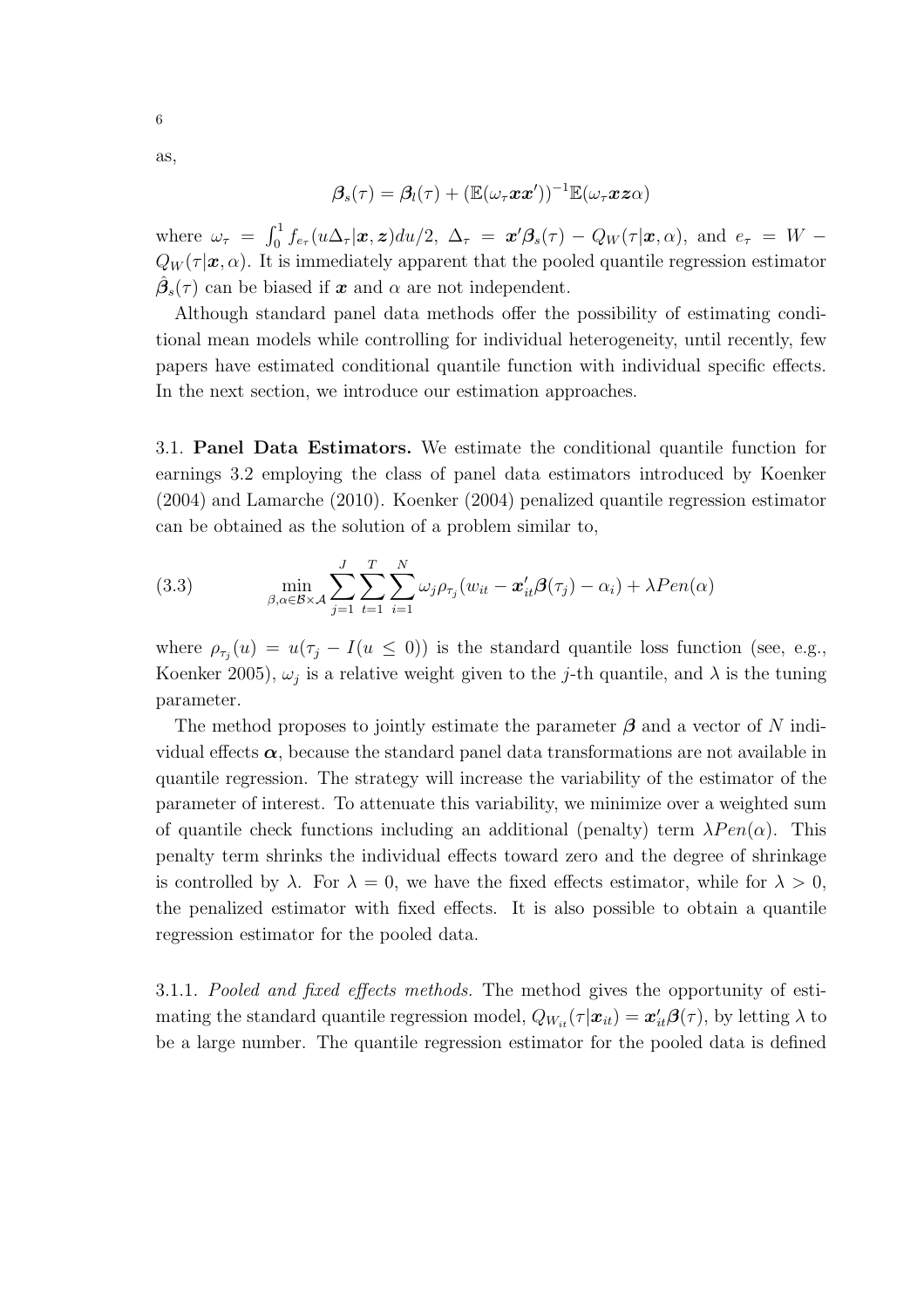as,

(3.4) 
$$
\arg \min_{\beta \in \mathcal{B}} \sum_{t=1}^{T} \sum_{i=1}^{N} \rho_{\tau}(w_{it} - \boldsymbol{x}_{it}^{\prime} \boldsymbol{\beta})
$$

This method is convenient because it allows one to estimate time-invariant effects. However, it may produce biased results as illustrated before. It is possible to control for unobserved heterogeneity by introducing individual effects,

(3.5) 
$$
\arg \min_{\beta, \alpha \in \mathcal{B} \times \mathcal{A}} \sum_{j=1}^{J} \sum_{t=1}^{T} \sum_{i=1}^{N} \rho_{\tau_j}(w_{it} - \boldsymbol{x}_{it}'\boldsymbol{\beta}(\tau_j) - \alpha_i)
$$

Although this method allows us to address the possibility of endogenous covariates, its use is limited if the interest is on time-invariant native-born/immigrant earnings differentials.

3.1.2. Penalized quantile regression. The penalized estimator with fixed effects gives us the possibility of estimating these differentials while controlling for language ability and skills. The estimator is defined as,

(3.6) 
$$
\arg \min_{\beta, \alpha \in \mathcal{B} \times \mathcal{A}} \sum_{j=1}^{J} \sum_{t=1}^{T} \sum_{i=1}^{N} \rho_{\tau_j}(w_{it} - \mathbf{x}'_{it} \mathbf{\beta}(\tau_j) - \alpha_i) + \lambda \sum_{i=1}^{N} \rho_{0.5}(\alpha_i).
$$

It is immediately apparent that for obtaining  $\hat{\beta}(\tau,\lambda)$ , we will need to select the parameter  $\lambda$ . This choice helps to reduce the additional variability introduced by the estimation of the individual effects. Following Lamarche (2010), we select  $\lambda$ considering a simple variance minimizing strategy:

(3.7) 
$$
\hat{\lambda} = \arg\inf_{\lambda} \{tr \Sigma\},
$$

where  $tr\sum$  is the trace of the asymptotic covariance matrix. Alternatively, we consider a method that is similar to the classical cross validation approaches (e.g., CV, GCV). We tentatively select the tuning parameter following a procedure motivated by the standard AIC-type approach,  $\hat{\lambda} = \arg \inf ||\hat{u}(\tau, \lambda)||_1 + df_{\lambda}/(2NT)$ , where  $\hat{u}(\tau, \lambda) =$  $w - \boldsymbol{x}'\hat{\boldsymbol{\beta}}(\tau,\lambda) - \hat{\boldsymbol{\alpha}}(\lambda)$  and  $df_{\lambda}$  is the number of nonzero estimated parameters. The number of nonzero estimated coefficients represents a simple estimate of the degrees of freedom. This  $\lambda$  selection device is time consuming and needs to be implemented by considering a grid.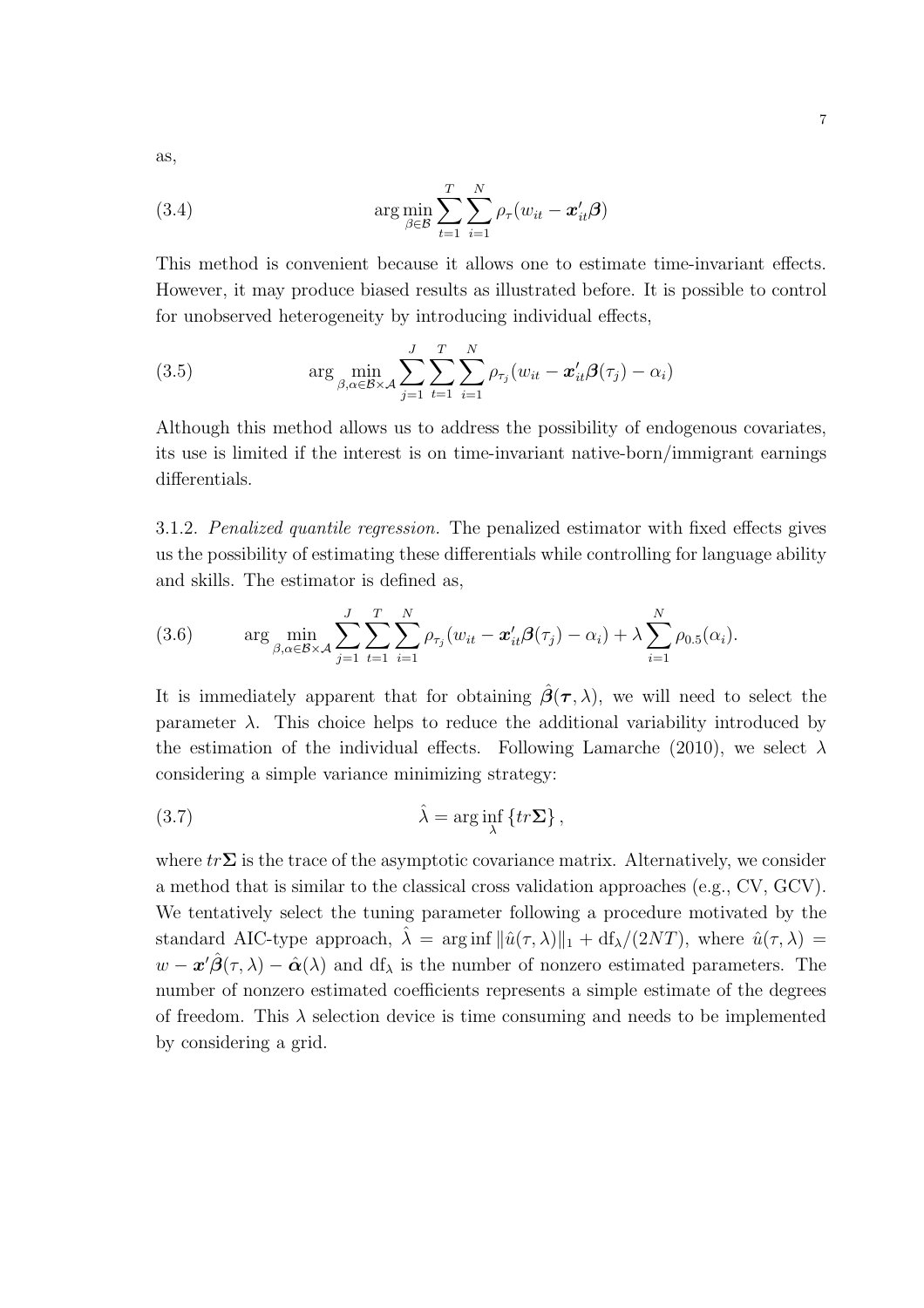#### 4. DATA

In this analysis we use samples from the U.K. and the U.S. The U.K. data are from the British Household Panel Survey (BHPS), and our sample of 2254 natives and immigrants is from 1991 through 2002. The BHPS provides gross weekly earnings for all employed individuals, and we convert these amounts to real 2002 pounds using the U.K. Consumer Prices Index. We would prefer to analyze hourly wages, and made a simple conversion from weekly to hourly using reported hours worked. Unfortunately, such a conversion yields spurious correlation and measurement error, so we focus on weekly wages instead. The U.S. data are from the Panel Study of Income Dynamics (PSID) that is administered on odd years. Our sample of 3776 workers begins in 1997 and continues every other year through 2005. Hourly earnings are converted to real 2005 dollars using the Consumer Price Index for all urban consumers.

Descriptive statistics for our samples are listed in Table 6.1, separately by gender and immigrant status. Average weekly wages in the U.K. are £459 and £255 for natives, and £542 and £304 for immigrants. In the U.S., native men earn \$26 per hour on average, and women earn \$18, compared to \$15 for immigrants. The gender wage gap appears greater in the U.K., but it is important to remember that the British data are reported weekly, not hourly. Furthermore, immigrants in the U.K. have higher average earnings than their native counterparts, while the opposite is true in the U.S.

To aid comparison across the BHPS and PSID surveys, we attempt to match education variables. Intermediate qualifications involve a roughly equivalent amount of study time in the U.S. and U.K., for example, yielding a high school diploma through BA degree in the US or O level through 1st Degree in the U.K. Among natives, 85% of men and 84% of women have this level of education in Britain, and 81% of men and 85% of women have this in the States. Advanced qualifications are defined as professional and doctoral degrees in the U.S. or Higher Degree in the U.K. Nativeborn Americans have achieved this level of education at the rates of 11% of men and 10% of women, while Britains have attained at 5% of men and 2% of women. Immigrants are comparably well-educated in the U.K., and males have more schooling than their native peers; 13% of men and 9% of women have advanced qualifications. Unsurprisingly, immigrants to America have substantially lower levels of education, with only 45% of men and 63% of women holding intermediate qualifications.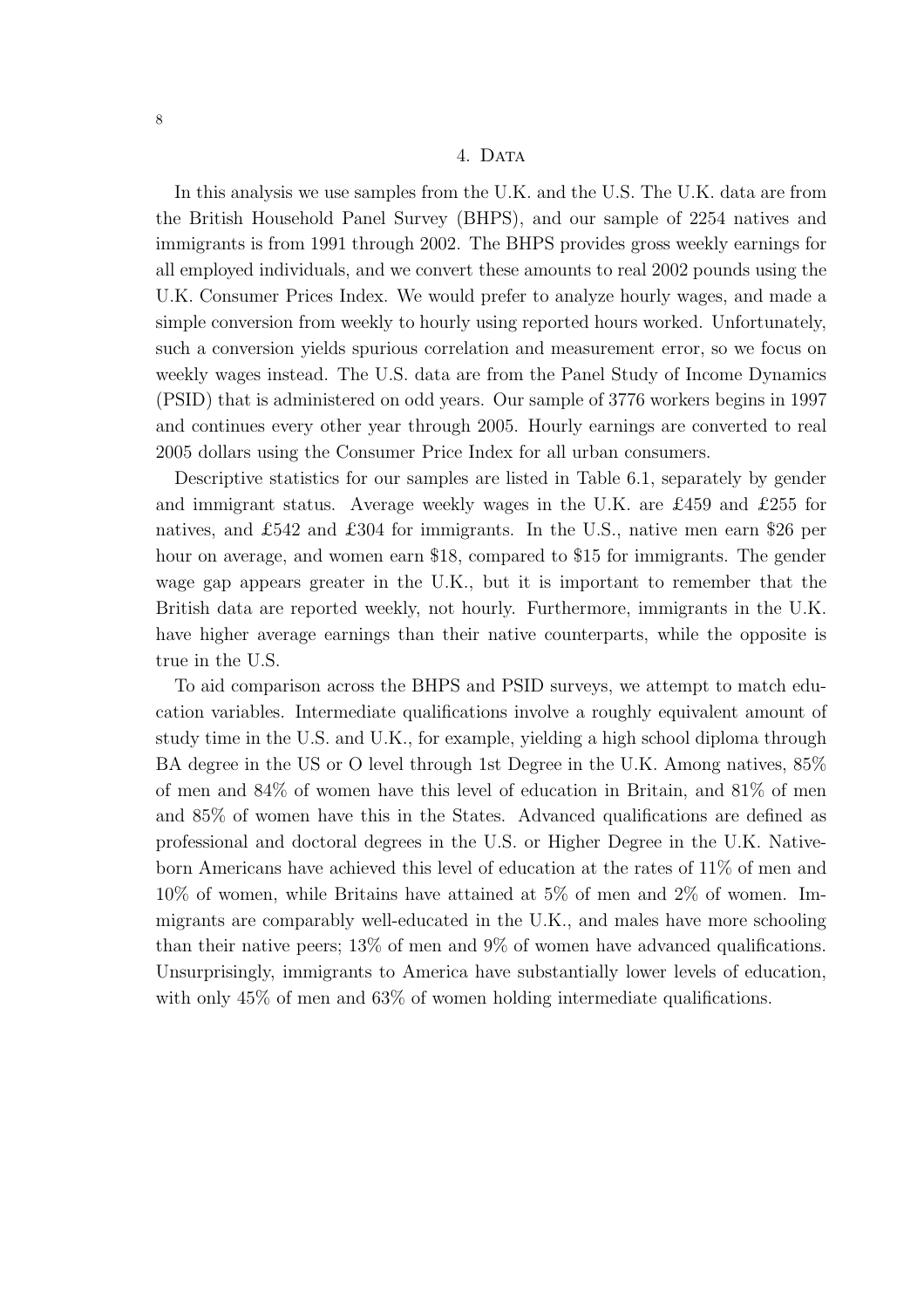Average experience levels are roughly equivalent across the surveys, though the women in our sample have slightly higher (potential) job tenure, as measured by age minus education minus 5. Marital rates are quite high in our sample, with a clear majority in all subgroups. In each subcategory, women work fewer hours per week than men do, and Americans work more hours than Britons. It also appears that immigrants work more hours on average than natives do. We know that unionization is more prevalent in the U.K. than in the U.S. However, in Britain women are more likely than men to be in union jobs. Immigrants comprise a small proportion of our samples, with quite equal gender divisions in the UK, but more men in the US. We also see that the vast majority of immigrants to both countries originate from non-English speaking nations. Finally, within our samples, U.K. immigrants have been in the country for more than 25 years on average, while years since migration is about 17 in the U.S.

## 5. Empirical Results

This section presents results from two basic specifications. We first estimate a model similar to Chiswick et al. 2007, and we mainly focus on the differences between classical quantile regression estimates and panel data quantile regression estimates. The results seem to indicate that unobserved heterogeneity, possibly associated with language ability and skills, plays an important role and needs to be accounted for in the regressions. We then estimate panel data models augmented by other covariates typically considered in the literature.

5.1. BHPS sample. Table 6.2 presents quantile regression results obtained from employing the penalized quantile regression approach. The upper block of the table shows quantile regression results and the lower block shows penalized quantile regression results. We do not include (fixed effects) results for  $\lambda = 0$  because the timeinvariant effects of interest are not identified. Moreover, the last column presents estimates of the classical mean regression model that is most closely associated with the quantile regression approach. For instance, the results shown in the upper block correspond to simple OLS and the results shown in the lower block correspond to random effects models.

The first column in Table 6.2 presents our choice for the tuning parameter  $\lambda$ . As discussed before, the selection of the tuning parameter is a fundamental aspect of the method. One may see the shrinkage mechanism as a model selection device. To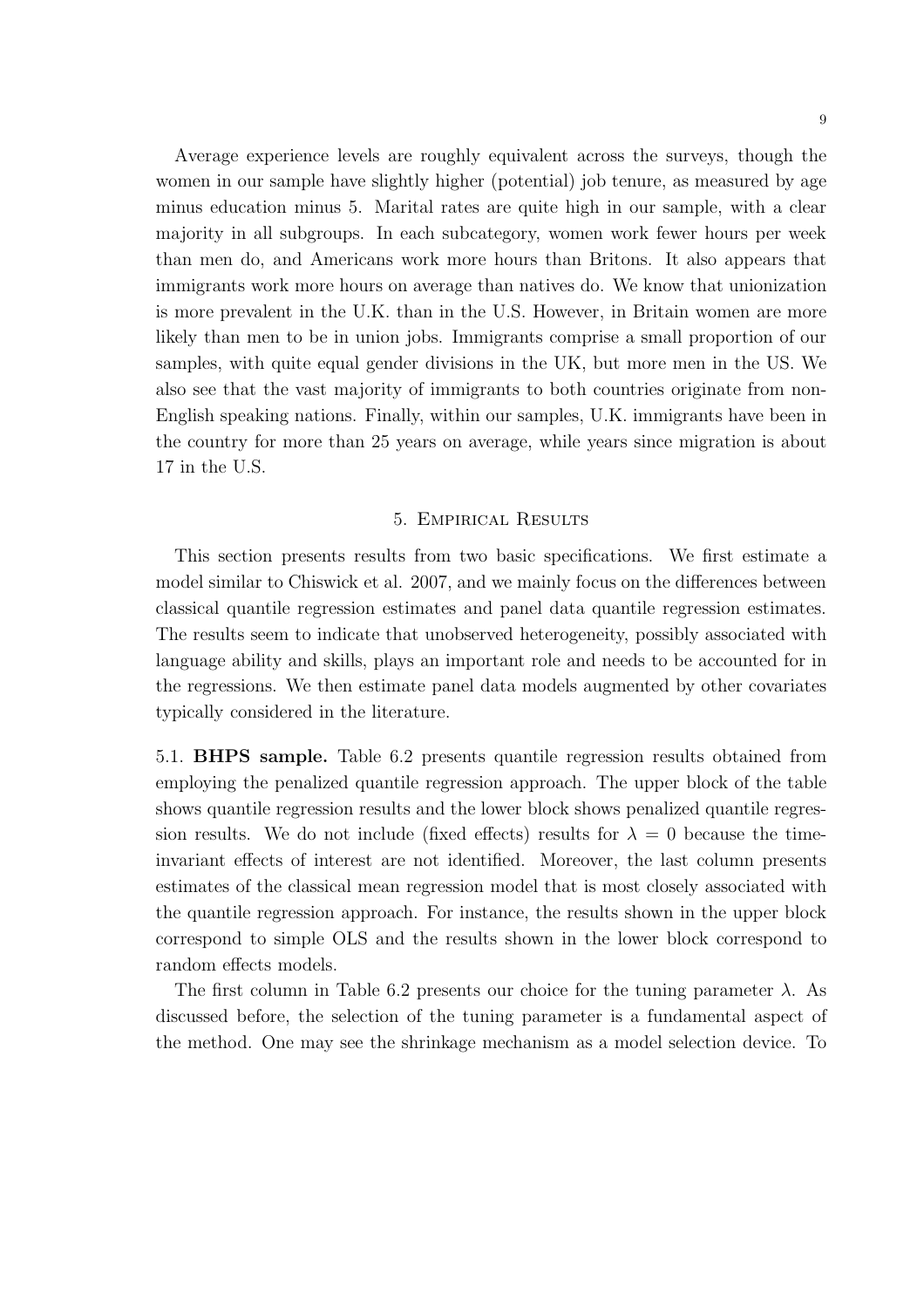illustrate the point, we plot the number of estimated individual effects as a function of the tuning parameter in Figure 6.1. The first panel illustrates how the degree of shrinkage represented by the number of non-zero individual effects changes with  $\lambda$  in our BHPS sample of male workers. For  $\lambda \to 0$ ,  $\hat{\alpha}_i(\lambda) \approx \hat{\alpha}_i(0) \approx \hat{\alpha}_i$ , and the estimated conditional quantile function is,

$$
\hat{Q}_{W_{it}}(\tau|\boldsymbol{x}_{it},\alpha_i)=\boldsymbol{x}_{it}'\hat{\boldsymbol{\beta}}(\tau,\lambda)+\hat{\alpha}_i(\lambda)=\boldsymbol{x}_{it}'\hat{\boldsymbol{\beta}}(\tau,0)+\hat{\alpha}_i(0),
$$

which represents an estimated quantile regression model with individual effects. On the other hand, for  $\lambda \approx 12$ , we have that  $\hat{\alpha}_i(\lambda) = 0$  for all male workers in our BHPS sample, implying that the estimated quantile regression model is,

$$
\hat{Q}_{W_{it}}(\tau|\boldsymbol{x}_{it},\alpha_i)=\boldsymbol{x}_{it}'\hat{\boldsymbol{\beta}}(\tau,\lambda)+\hat{\alpha}_i(\lambda)=\boldsymbol{x}_{it}'\hat{\boldsymbol{\beta}}(\tau)=\hat{Q}_{W_{it}}(\tau|\boldsymbol{x}_{it}).
$$

This model corresponds to employing classical quantile regression techniques on a panel data model. This range of values of  $\lambda$ 's and the associated  $\beta$ 's raises the following question: What is the value of  $\lambda$ ? The modified AIC approach and the optimal shrinkage method agree that  $\lambda$  should be relatively small. The values of  $\lambda = \{0.5, 0.2\}$  shown in the lower part of Table 6.2 are obtained by the optimal shrinkage method described in equation 3.7 and the modified AIC method.

When we turn to the results for male workers in the BHPS in the upper block of Table 6.2, we see that the mean results are relatively informative on the effects of the intermediate and advanced qualifications on earnings. For instance, while the mean difference between earnings of workers with intermediate qualifications and no qualifications is  $\exp(0.207)-1 \approx 0.230$  or 23.0 percent, the difference at the 0.1 quantile is 17.1 percent. The real advantage of the approach in this context can be seen however when we investigate the effect of being born in an English speaking country. The mean effect suggests a 35.7 percent earnings differential between workers born in an English speaking country and natives, while the effects at the 0.1 quantile and 0.9 quantiles indicate a significantly different 11.8 percent and 61.3 percent. It is interesting to see that the earnings differentials change sign by country of origin. The effect of being born in a non-English speaking country is negative and significant across the quantiles of the conditional distribution of earnings, but the estimated effect of being born in an English-speaking country is positive and significant across quantiles of the conditional distribution. We are cautious in interpreting this result, because unobserved language ability could be correlated with these independent variables.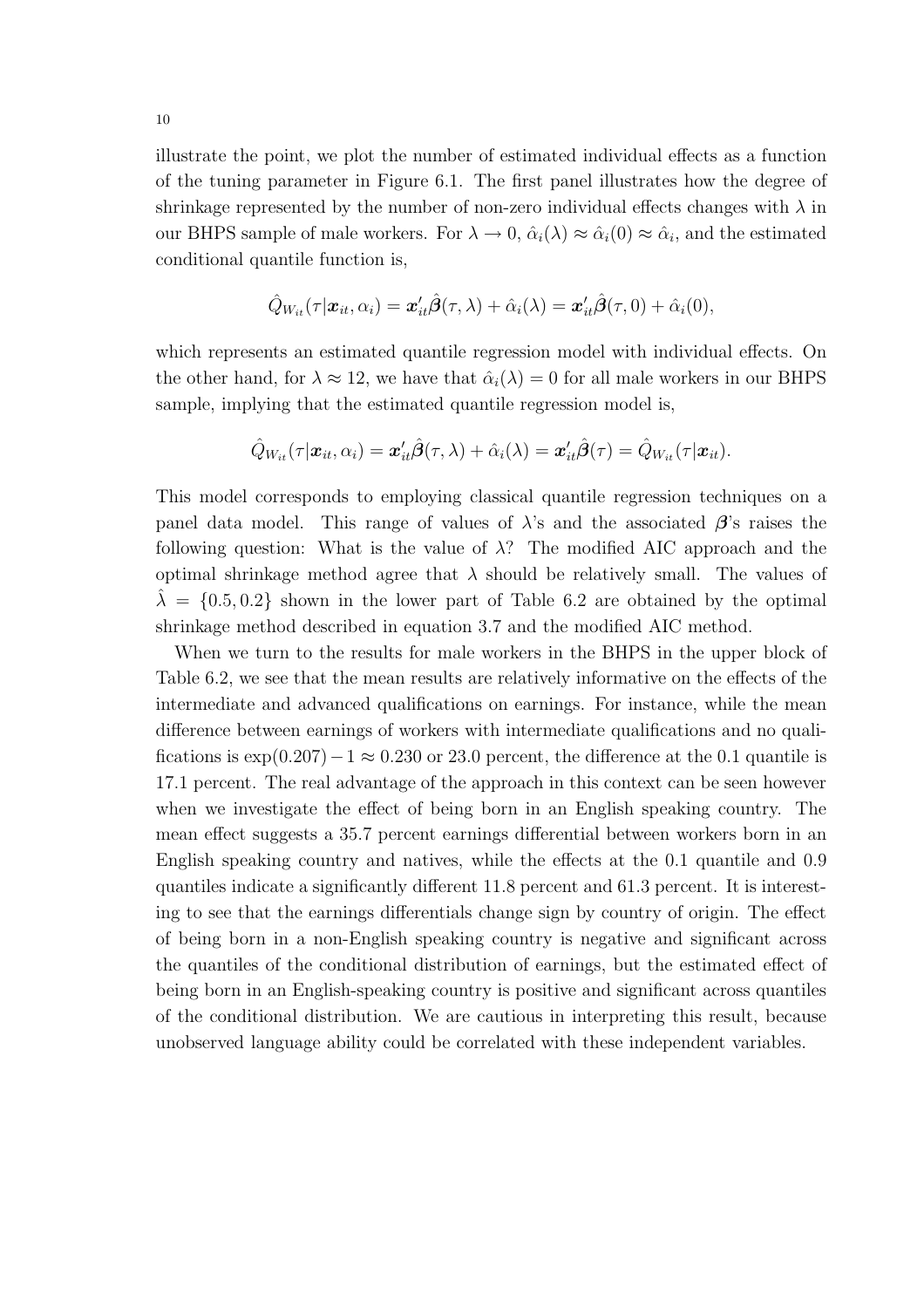We introduce individual effects and reestimate the models. The results are presented in the lower block of Table 6.2. We continue to see negative signs for the effect of being born in a non-English speaking country, and positive signs of the effect of being born in an English-speaking country. We note, however, that some of the effects are not significant. The results suggest that the effect of language on earnings is important at the lower tail of the conditional distribution of earnings. While being born in a non-English speaking country is associated with a reduction of 17.4 percent in earnings, being born in an English speaking country is associated with an increase in 48.4 percent in earnings. Moreover, it is interesting to see that while the effect of being born in an English speaking country tends to increase across quantiles in a model without individual effects, it tends to slightly decrease across quantiles in a model with individual effects.

Table 6.3 presents results for female workers. The results from pooled methods indicate no differences between immigrants born in non-English speaking countries and native-born workers. However, there seem to be significant positive differences between immigrants from English speaking countries and natives at the 0.25, 0.5 and 0.9 quantiles of the conditional distribution of earnings. These results are robust to the inclusion of individual effects in the model. The effect of being born in English speaking countries on earnings changes from a positive and significant 28.4 at the 0.1 quantile to a significant 21.4 percent at the 0.9 quantile.

Turning to the effects of the other independent variables, it is interesting to observe that the effects of intermediate and advanced qualifications are reduced at the upper tail when we introduce individual effects. The earnings differential attributed to intermediate qualifications relative to no qualifications is 60.0 percent at the 0.9 quantile, which is dramatically reduced to 23.9 percent in the model estimated in the bottom part of Table 6.3.

Tables 6.4 and 6.5 offer panel data estimates based on a model that incorporates additional covariates typically considered in the literature. We introduce, in addition to the independent variables used before, indicators for time of arrival to the U.K., years since migration to the U.K., controls for workers race, hours worked, number of children and union membership. Our primary focus continues to be the nativeborn/immigrant earnings differentials. The results in Table 6.4 suggest that male immigrants from non-English speaking countries are heavily penalized in terms of earnings, while immigrants from English speaking countries do not experience any wage differential. This penalty tends to decrease as we go across the quantiles of the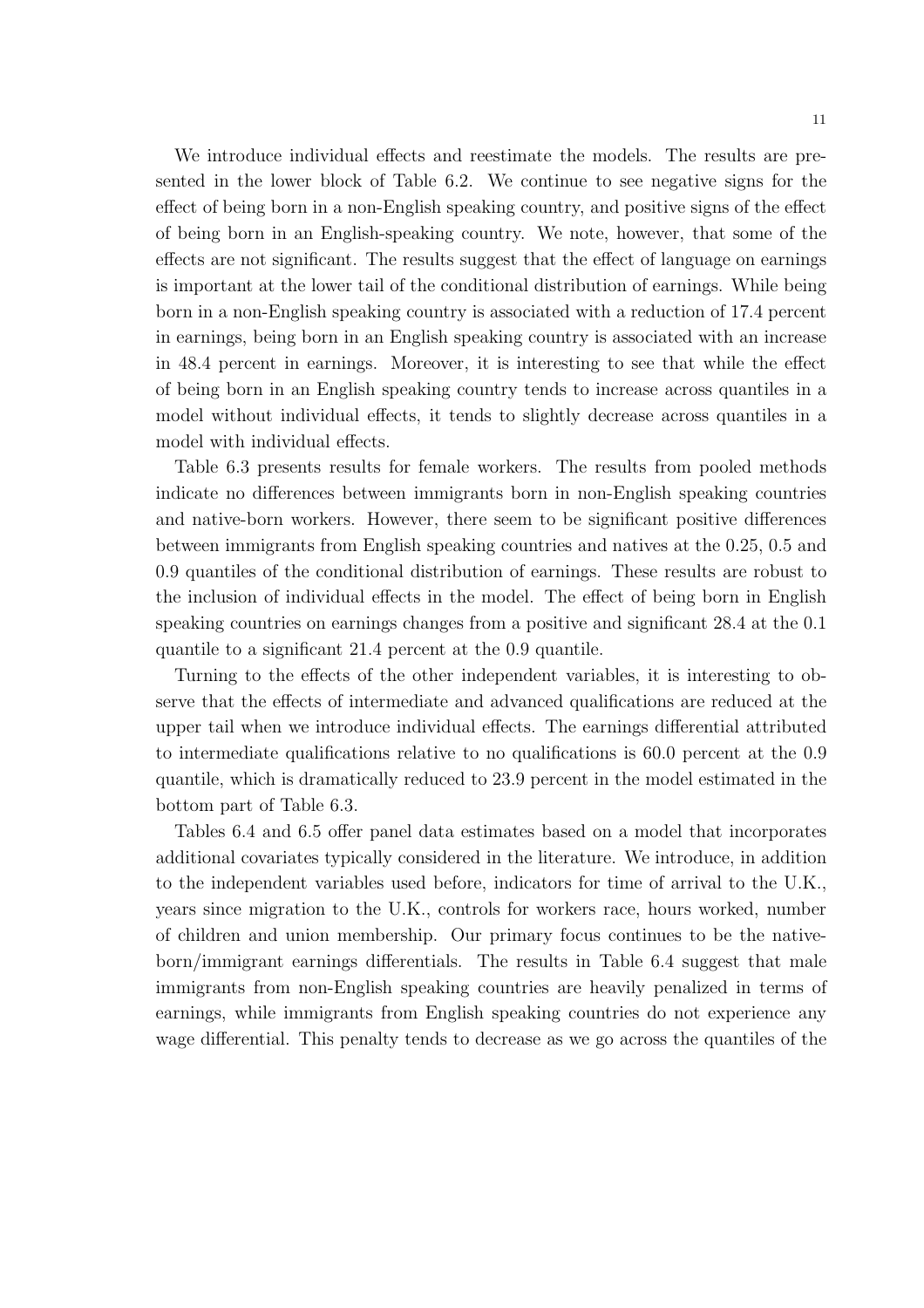conditional earnings distribution. On the other hand, Table 6.5 suggest that there is no native-born/immigrant differential on earnings among female workers.

Further examining the results for men, we see that additional controls do not substantially alter the returns to education or experience, but in the full model we realize that the prior positive effect of marriage reflects a bias due to omitted variables. On the other hand, additional variables yield lower returns to schooling for women at the upper and lower quantiles. Experience generates significant benefits and the marital penalty disappears. We have also included immigrant cohort indicators and years since migration quadratically. These controls have no marked effect for women or men. We also see no real wage penalty for nonwhite racial groups. Increasing hours worked benefits women far more than men, as does union status. Perhaps unsurprisingly, children have no effect on men's earnings, but yield approximately 7% lower wages for women.

5.2. PSID sample. Tables 6.6 and 6.7 show results for the PSID sample. Table 6.6 presents results for male workers and Table 6.7 presents results for female workers. These tables are similar to the tables presented before. The upper block shows results from models that include results for the effects of interest, location dummies, and year dummies. The lower part of the table shows results for models with the same covariates, location dummies and year dummies, as well as individual effects. In the last column, we present conditional mean results that are most closely associated with the quantile regression results.

We now discuss the selection of the tuning parameter  $\lambda$  in the PSID sample. As before, we plot the number of individual effects that are not equal to zero in the bottom panels of Figure 6.1. Notice that for  $\lambda \approx 5.5$ , we have that  $\hat{\alpha}_i(\lambda) \approx 0$  for all male and female workers. These results correspond to classical quantile regression techniques, because the method ignores individual heterogeneity. On the other hand, for  $\lambda \to 0$ ,  $\hat{\alpha}_i(\lambda) \approx \hat{\alpha}_i(0) \approx \hat{\alpha}_i$ , representing a quantile regression version of the fixed effects model. The estimated model includes approximately 2000 estimated parameters in the regression corresponding to the sample for male workers, and approximately 1700 estimated parameters in the sample for female workers. The optimal value of the shrinkage parameter is 0.5 in Tables 6.6 and 6.7, similar to the value obtained by the AIC-type approach.

Table 6.6 shows larger earnings differentials attributed to educational qualifications than in the BHPS. The effects of intermediate qualification is positive and significant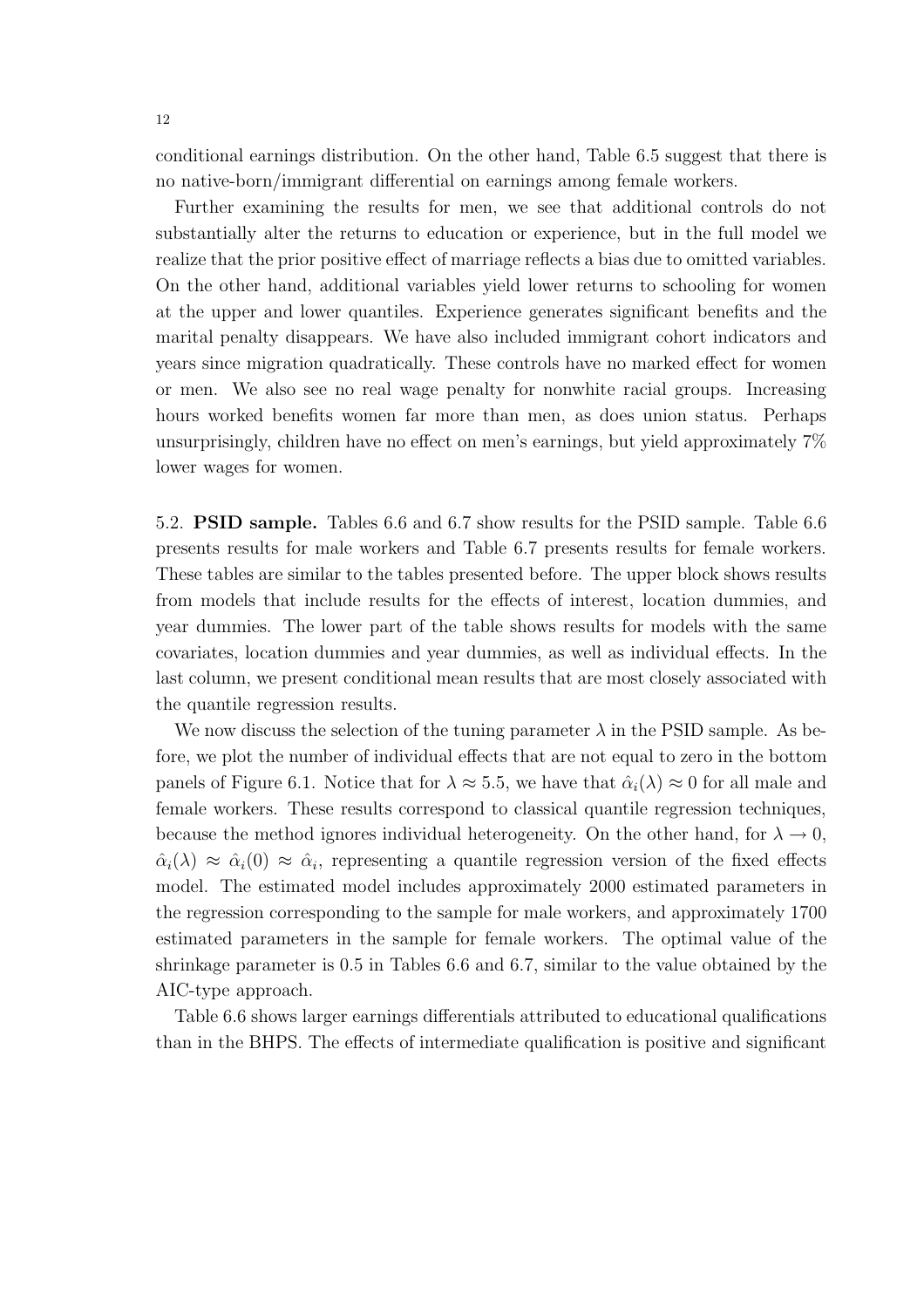across quantiles, ranging from 38.9 percent at the 0.1 quantile to 70.1 percent at the 0.9 quantile. The differences at the quantiles of the conditional distribution associated with advanced qualifications imply a 104.6 percent at the 0.1 quantile and 176.2 percent at the 0.9 quantile. When individual effects are included, the estimated effects at the lower tail are increased, suggesting a relatively constant gap across quantiles of the earning distribution.

In the PSID, the immigrant/native earnings gap is negative and significant. For instance, workers on non-english speaking countries have earnings 43.3 percent lower than the native worker at the 0.1 quantile, and 31.4 percent lower than natives at the 0.9 quantile. Additionally, workers born in English speaking countries earn 22.6 percent less than natives at the 0.1 quantile, and 36.2 percent at the 0.9 quantile. These estimated earnings differentials continue to be negative and significant in the models with individual effects.

It is interesting to examine the sensitivity of the results to the choice of the tuning parameter  $\lambda$ . We briefly investigate the effect of the tuning parameter  $\lambda$  on the estimates corresponding to the coefficient associated with non-English speaking countries in our sample of male workers. By increasing  $\lambda$ , we can examine the results corresponding to different ways of addressing individual heterogeneity: from a fixed effects approach for  $\lambda \approx 0$ , to a classical quantile regression approach for  $\lambda \geq 5.5$ . For simplicity, we present in Figure 6.2 the effects corresponding at the  $\{0.1, 0.5, 0.9\}$ quantiles of the conditional distribution of earnings distribution. The pooled quantile regression results indicate heterogeneous effects across the quantiles of the conditional earnings distribution, although this heterogeneity seems be attributed to unobserved differences in language ability and unobserved skills. The estimated differentials are smaller when the tuning parameter  $\lambda$  tends to zero.

Finally, it is also interesting to see that the earnings differential associated with country of origin appears to be gender specific. Table 6.6 shows that immigrants earn less than natives, but Table 6.7 suggests that only the effect associated with being born in a non-English speaking country is significant at standard levels. When we estimate a model with additional covariates (Tables 6.8 and 6.9), we find that this result is robust to the inclusion of additional variables.

The findings of Table 6.9 suggest that native-immigrant earnings differentials are not associated with immigrant status. The estimated effects associated with being born in a non-English country are negative and significant across the quantiles of the conditional distribution of earnings. The evidence suggests that immigrants who have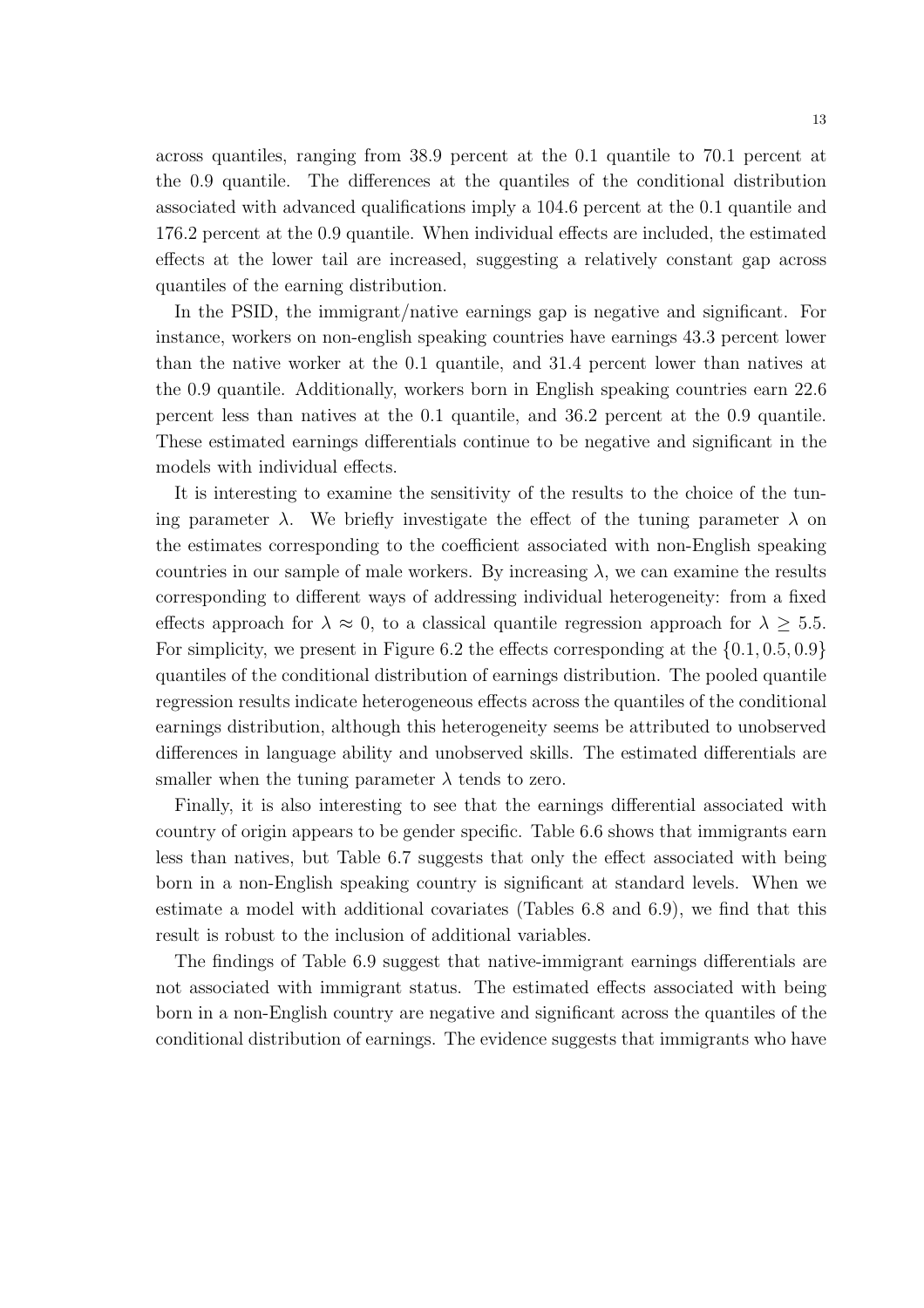weak English proficiency receive lower wages. The estimated effects associated with being born in an English speaking country also suggest that immigrants earn lower wages, although English proficiency seems to erase the differentials between natives and immigrants among relatively high paid workers.

As with the British data, the full model reveals very similar returns to education and experience for men in the U.S. In contrast to the British sample, we see significant cohort effects in the U.S. The cohort penalty is less for younger groups. However, immigrants with more years since immigration see higher earnings, particularly in the upper quantiles. High-earning immigrant men appear to have gained U.S.-specific skills that are valued in the labor market. The U.S. data show significant wage differences across racial and ethnic groups, as expected. Male workers in the U.S. earn higher wages when they have children and if they belong to a union.

Turning to women in the U.S., the returns to schooling are lower again in the full model. Here, marital status yields no penalty, but each child lowers a woman's wage by an average of 4% at the lowest quantiles. Cohort effects are often negative, as they were for men, but the actual penalties are much smaller in magnitude. The return to years since migration is also higher for women than men in the U.S. These results suggest circumstances by which the female immigration penalty is mitigated for some. Racial and ethnic wage differentials persist. Union status benefits women a great deal, expect at the top quantile of conditional earnings.

## 6. Conclusions

We use a relatively new panel data quantile regression method to explore immigrantnative wage differentials throughout the conditional earnings distribution, while controlling for individual heterogeneity. With data from the United Kingdom, we find that male immigrants from non-English-speaking countries often earn significantly lower wages than natives consistently throughout the (conditional) wage distribution. Immigrants who have weaker English proficiency receive substantially lower wages. Our tests reveal that individual heterogeneity is important in determining earnings, and our panel data methods reveal robust earnings differentials at the mean and some additional points in the wage distribution. For instance, at the tenth decile of earnings, the impact of immigrating from a non-English speaking country is 17.4 percent lower earnings. This could highlight the importance of language skills among low-earners, that these immigrants select into lower-wage jobs, and/or the presence of wage discrimination. We also see that the parameters on immigrating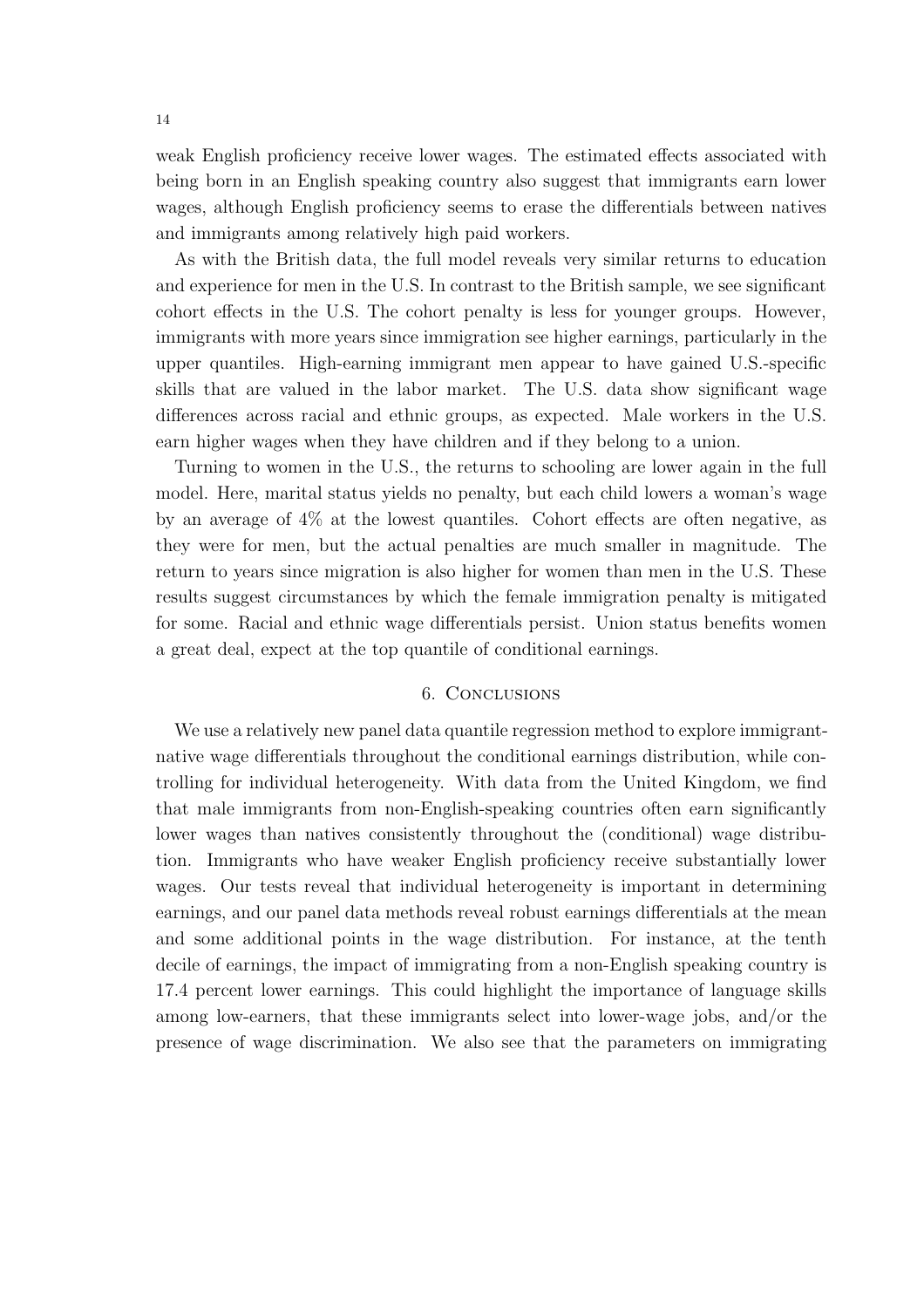from an English-speaking country become much less significant in our full model. This likely reveals that unobserved characteristics (not their immigrant status) explain high wages among these workers. The results for the female sample are quite different, revealing hardly any significant differential.

We also explore differentials among American immigrants and natives. In the U.S. immigrant men receive lower wages in nearly every case, regardless of country of origin. Furthermore, the effect of immigrating generally increases monotonically throughout the distribution, suggesting that immigration serves to expand the income distribution in the U.S. It is particularly interesting to note the results from the panel data model; controlling for individual heterogeneity reveals that immigrants from English-speaking countries receive a larger wage penalty than those from countries like Mexico. Turning our attention to women in the U.S., we see that high-paid women from English countries receive earnings much like their native counterparts. Immigrant women from non-English countries earn much lower wages, substantially so in the panel data model. These negative differentials rise monotonically as wages rises, suggesting that perhaps these women face poor job prospects. Given the prevalence of women in the service sector, it is easy to believe that language ability is particularly important.

There are continuing debates about the effects of immigration and the role of immigrants in host countries. To aid our ongoing discovery about the work-life experiences of immigrants, we employ a new technique to more carefully understand earnings differentials. It is clear that wage differences remain, and vary a great deal among men and women, by country of origin, and across the earnings distribution.

#### **REFERENCES**

- ANGRIST, J., V. CHERNOZHUKOV, AND I. FERNÁNDEZ-VAL (2006): "Quantile Regression under Misspecification, with an Application to the U.S. Wage Structure," Econometrica, 74(2), 539–563. Bleakley, H., and A. Chin (2004): "Language Skills and Earnings: Evidence from Childhood Immigrants," The Review of Economics and Statistics, 86(2), 481–96.
- BORJAS, G. J. (1989): "Immigrant and Emigrant Earnings: A Longitudinal Study," *Economic* Inquiry, 27(1), 21–37.
- Bratsberg, B., and J. F. Ragan (2002): "The Impact of Host-Country Schooling on Earnings: A Study of Male Immigrants in the United," Journal of Human Resources, 37(1), 63–105.
- BUTCHER, K. F., AND J. DINARDO (2002): "The Immigrant and Native-Born Wage Distributions: Evidence from United States Censuses," Industrial and Labor Relations Review, 56(1), 97–121.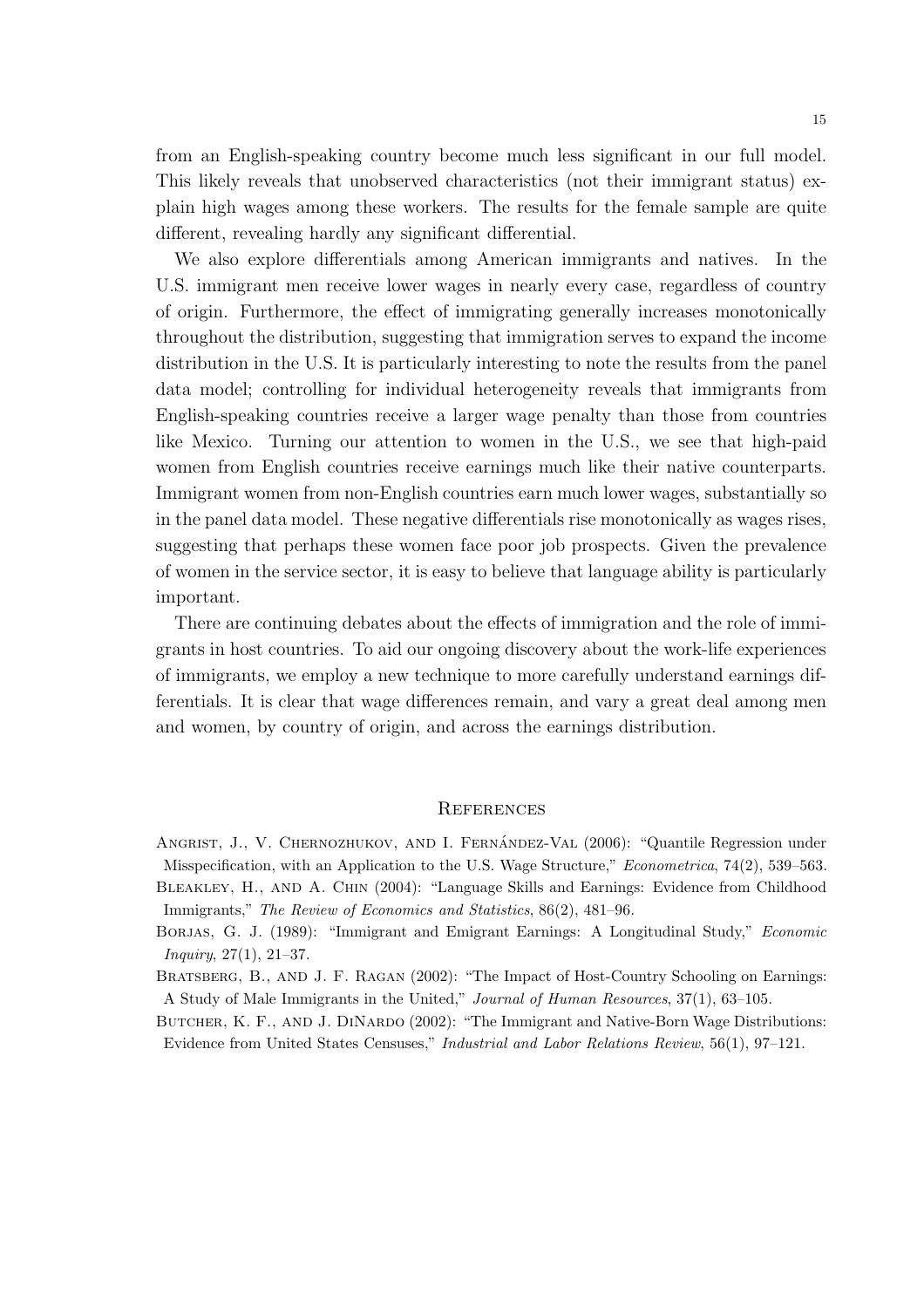- Chiswick, B., A. T. Le, and P. W. Miller (2008): "How Immigrants Fare across the Earnings Distribution in Australia and the United States," Industrial and Labor Relations Review, 61(3), 353–73.
- Chiswick, B., Y. L. Lee, and P. W. Miller (2005): "Immigrant Earnings: A Longitudinal Analysis," Review of Income and Wealth, 51(4), 485–503.
- Chiswick, B., and P. W. Miller (1995): "The Endogeneity between Language and Earnings: International Analyses," Journal of Labor Economics, 13(2), 246–88.
- (2007): "Earnings and Occupational Attainment: Immigrants and the Native Born," IZA Discussion Paper No. 2676.
- Clark, K., and J. Lindley (2006): "Immigrant Labour Market Assimilation and Arrival Effects: Evidence from the UK Labour Force Survey," IZA Discussion Paper No. 2228.
- Duleep, H. O., and D. J. Dowhan (2002): "Insights from Longitudinal Data on the Earnings Growth of U.S. Foreign-Born Men," Demography, 39(3), 458–506.
- DUSTMANN, C., AND A. V. SOEST (2002): "Language and the Earnings of Immigrants," Industrial and Labor Relations Review, 55(3), 473–92.
- FRIEDBERG, R. M. (2000): "You Can't Take It with You? Immigrant Assimilation and the Portability of Human Capital," *Journal of Labor Economics*, 18(2), 221–51.
- Green, D. A. (1999): "Immigrant Occupational Attainment: Assimilation and Mobility over Time," Journal of Labor Economics, 17(1), 49–79.
- Hum, D., and W. Simpson (2004): "Reinterpreting the Performance of Immigrant Wages from Panel Data," Empirical Economics, 29, 129–47.
- Koenker, R. (2004): "Quantile Regression for Longitudinal Data," Journal of Multivariate Analysis, 91, 74–89.
- (2005): Quantile Regression. Cambridge University Press.
- LAMARCHE, C. (2010): "Robust Penalized Quantile Regression Estimation for Panel Data," forthcoming, Journal of Econometrics.
- LUBOTSKY, D. (2007): "Chutes or Ladders? A Longitudinal Analysis of Immigrant Earnings," Journal of Political Economy, 115(5), 820–67.
- WEISS, Y., R. M. SAUER, AND M. GOTLIBOVSKI (2003): "Immigration, Search, and Loss of Skill," Journal of Labor Economics, 21(3).

16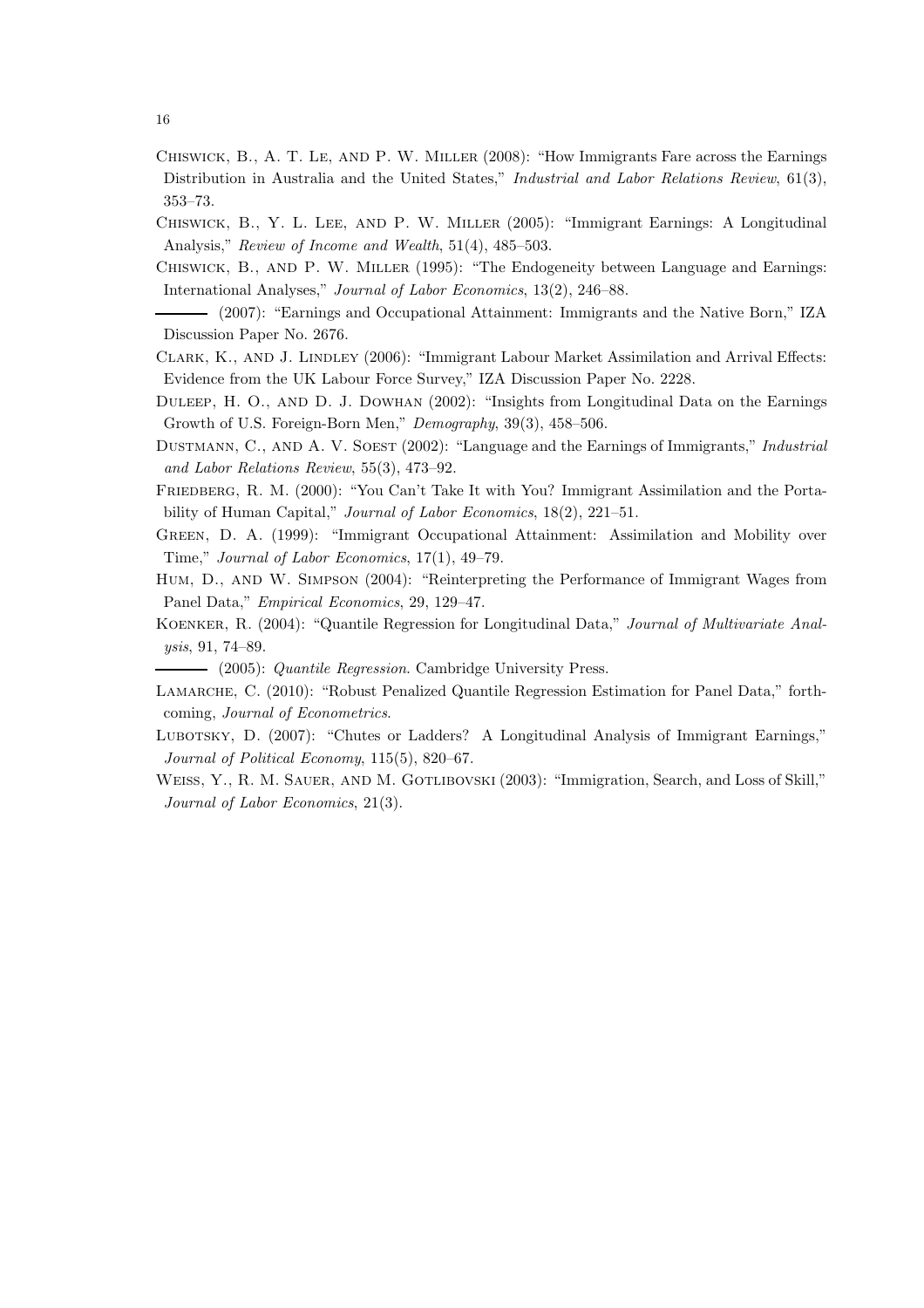|                                   |           | <b>BHPS</b>         | <b>PSID</b> |             |  |
|-----------------------------------|-----------|---------------------|-------------|-------------|--|
| Variables                         | Males     | Females             | Males       | Females     |  |
|                                   |           |                     |             |             |  |
|                                   |           | Native-born workers |             |             |  |
|                                   |           |                     |             |             |  |
| Wage rate                         | 459.246   | 255.306             | 26.450      | 18.296      |  |
|                                   | (255.905) | (184.795)           | (27.442)    | (14.860)    |  |
| Intermediate qualifications       | 0.854     | 0.842               | 0.813       | 0.848       |  |
|                                   | (0.354)   | (0.365)             | (0.390)     | (0.359)     |  |
| Advanced qualifications           | 0.054     | 0.024               | 0.112       | 0.102       |  |
|                                   | (0.226)   | (0.154)             | (0.316)     | (0.303)     |  |
| Experience                        | 20.676    | 22.311              | 24.363      | 24.546      |  |
|                                   | (8.99)    | (9.658)             | (8.670)     | (8.482)     |  |
| Married                           | 0.676     | 0.686               | 0.844       | 0.705       |  |
|                                   | (0.468)   | (0.464)             | (0.363)     | (0.456)     |  |
| Hours                             | 39.118    | 29.378              | 45.966      | 39.035      |  |
|                                   | (6.881)   | (10.845)            | (10.360)    | (10.640)    |  |
| Union                             | 0.432     | 0.448               | 0.200       | 0.159       |  |
|                                   | (0.495)   | (0.497)             | (0.400)     | (0.366)     |  |
|                                   |           |                     |             |             |  |
|                                   |           | Immigrant workers   |             |             |  |
|                                   |           |                     |             |             |  |
| Wage rate                         | 541.532   | 303.991             | 15.278      | 14.898      |  |
|                                   | (385.899) | (230.052)           | (12.683)    | (13.180)    |  |
| Intermediate qualifications       | 0.873     | 0.799               | 0.449       | 0.632       |  |
|                                   | (0.333)   | (0.401)             | (0.498)     | (0.483)     |  |
| Advanced qualifications           | 0.127     | 0.090               | 0.087       | 0.088       |  |
|                                   | (0.333)   | (0.286)             | (0.281)     | (0.284)     |  |
| Experience                        | 18.491    | 22.058              | 27.050      | 24.865      |  |
|                                   | (8.867)   | (9.089)             | (9.635)     | (8.451)     |  |
| Married                           | 0.770     | 0.606               | 0.872       | 0.668       |  |
|                                   | (0.421)   | (0.489)             | (0.334)     | (0.472)     |  |
| Hours                             | 39.343    | 32.530              | 46.074      | 40.015      |  |
|                                   | (6.068)   | (9.650)             | (11.773)    | (9.674)     |  |
| Union                             | 0.351     | 0.480               | 0.148       | 0.135       |  |
|                                   | (0.478)   | (0.500)             | (0.355)     | (0.343)     |  |
| Non-English Speaking Foreign-Born | 0.651     | 0.740               | 0.937       | $\,0.824\,$ |  |
|                                   | (0.477)   | (0.439)             | (0.243)     | (0.382)     |  |
| English Speaking Foreign-Born     | 0.349     | 0.260               | $\,0.063\,$ | 0.176       |  |
|                                   | (0.477)   | (0.439)             | (0.243)     | (0.382)     |  |
| Years since migration             | 27.946    | 26.423              | 17.433      | 16.779      |  |
|                                   | (9.805)   | (10.138)            | (7.558)     | (7.234)     |  |
| Number of workers                 | 1004      | 1251                | 1918        | 1758        |  |
| Number of observations            | 8366      | 10373               | 10090       | 8790        |  |

Table 6.1. Descriptive statistics for the samples from the U.K. and U.S. We presents descriptive statistics by gender and immigrant status. The data are from British Household Panel Survey (BHPS) and Panel Study of Income Dynamics (PSID).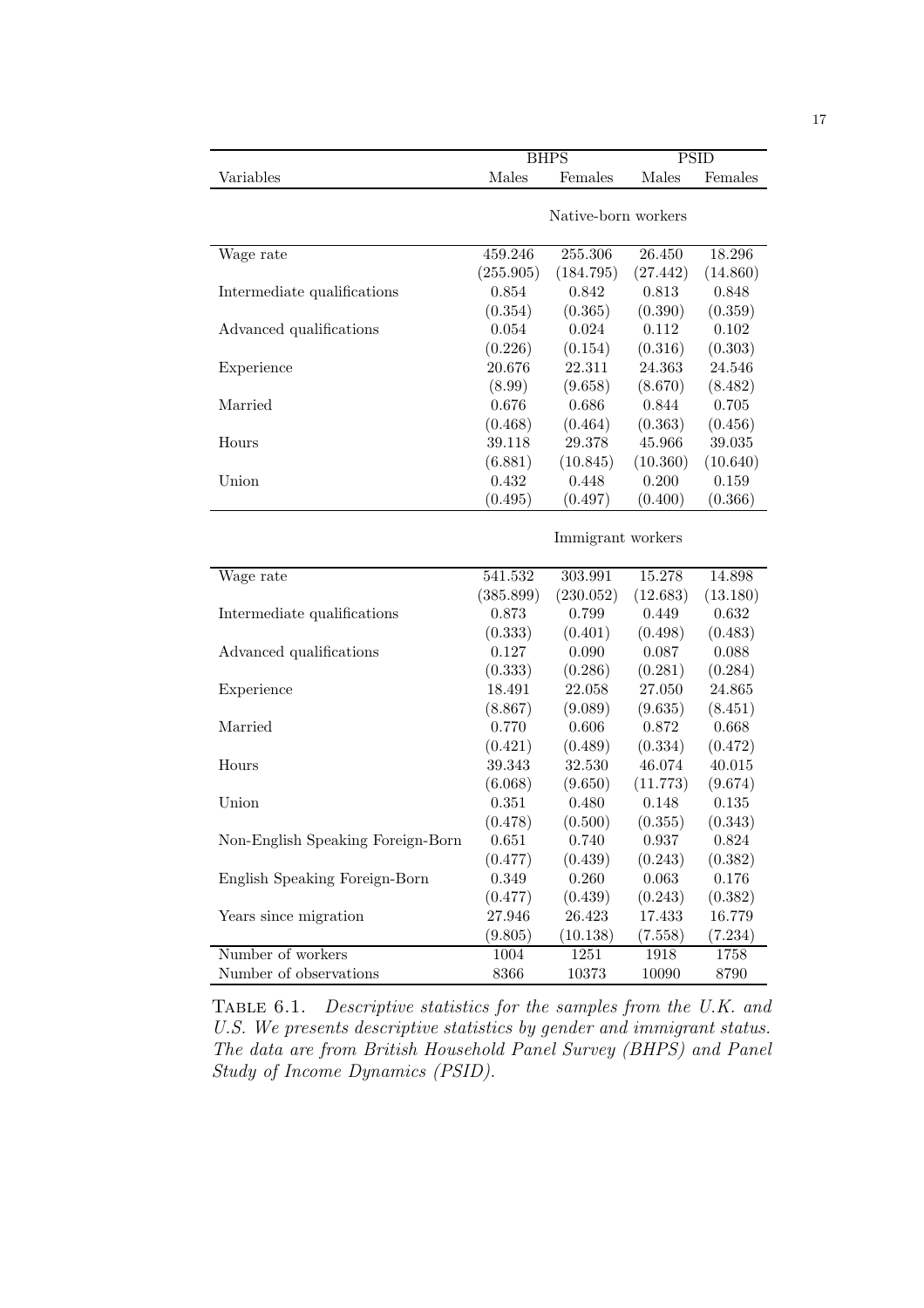| $\hat{\lambda}$<br>0.50<br>0.10<br>0.25<br>0.75<br>0.90<br>Mean<br>Pooled Methods<br>Intermediate qualifications<br>$0.209*$<br>$0.225*$<br>$0.207*$<br>12<br>$0.158*$<br>$0.177*$<br>$0.235*$<br>(0.028)<br>(0.022)<br>(0.021)<br>(0.026)<br>(0.028)<br>(0.040)<br>$0.564*$<br>12<br>$0.566*$<br>$0.617*$<br>$0.578*$<br>$0.486*$<br>$0.556*$<br>Advanced qualifications<br>(0.033)<br>(0.039)<br>(0.043)<br>(0.032)<br>(0.043)<br>(0.059)<br>12<br>$0.034*$<br>$0.040*$<br>$0.037*$<br>$0.034*$<br>$0.034*$<br>$0.038*$<br>Experience<br>(0.004)<br>(0.003)<br>(0.003)<br>(0.003)<br>(0.004)<br>(0.006) |                        | Quantiles |           |           |           |           |           |           |  |  |
|-----------------------------------------------------------------------------------------------------------------------------------------------------------------------------------------------------------------------------------------------------------------------------------------------------------------------------------------------------------------------------------------------------------------------------------------------------------------------------------------------------------------------------------------------------------------------------------------------------------|------------------------|-----------|-----------|-----------|-----------|-----------|-----------|-----------|--|--|
|                                                                                                                                                                                                                                                                                                                                                                                                                                                                                                                                                                                                           |                        |           |           |           |           |           |           |           |  |  |
|                                                                                                                                                                                                                                                                                                                                                                                                                                                                                                                                                                                                           |                        |           |           |           |           |           |           |           |  |  |
|                                                                                                                                                                                                                                                                                                                                                                                                                                                                                                                                                                                                           |                        |           |           |           |           |           |           |           |  |  |
|                                                                                                                                                                                                                                                                                                                                                                                                                                                                                                                                                                                                           |                        |           |           |           |           |           |           |           |  |  |
|                                                                                                                                                                                                                                                                                                                                                                                                                                                                                                                                                                                                           |                        |           |           |           |           |           |           |           |  |  |
|                                                                                                                                                                                                                                                                                                                                                                                                                                                                                                                                                                                                           |                        |           |           |           |           |           |           |           |  |  |
|                                                                                                                                                                                                                                                                                                                                                                                                                                                                                                                                                                                                           |                        |           |           |           |           |           |           |           |  |  |
|                                                                                                                                                                                                                                                                                                                                                                                                                                                                                                                                                                                                           |                        |           |           |           |           |           |           |           |  |  |
|                                                                                                                                                                                                                                                                                                                                                                                                                                                                                                                                                                                                           |                        |           |           |           |           |           |           |           |  |  |
|                                                                                                                                                                                                                                                                                                                                                                                                                                                                                                                                                                                                           | Experience Squared/100 | 12        | $-0.099*$ | $-0.083*$ | $-0.086*$ | $-0.073*$ | $-0.077*$ | $-0.091*$ |  |  |
| (0.009)<br>(0.006)<br>(0.006)<br>(0.007)<br>(0.007)<br>(0.012)                                                                                                                                                                                                                                                                                                                                                                                                                                                                                                                                            |                        |           |           |           |           |           |           |           |  |  |
| Married<br>12<br>$0.172*$<br>$0.169*$<br>$0.148*$<br>$0.127*$<br>$0.145*$<br>$0.153*$                                                                                                                                                                                                                                                                                                                                                                                                                                                                                                                     |                        |           |           |           |           |           |           |           |  |  |
| (0.018)<br>(0.014)<br>(0.013)<br>(0.016)<br>(0.018)<br>(0.027)                                                                                                                                                                                                                                                                                                                                                                                                                                                                                                                                            |                        |           |           |           |           |           |           |           |  |  |
| 12<br>$-0.136*$<br>$-0.242*$<br>$-0.170*$<br>$-0.105^{\dagger}$<br>$-0.169*$<br>$-0.181^{\dagger}$<br>Non-English Speaking                                                                                                                                                                                                                                                                                                                                                                                                                                                                                |                        |           |           |           |           |           |           |           |  |  |
| Foreign-Born<br>(0.036)<br>(0.043)<br>(0.047)<br>(0.035)<br>(0.046)<br>(0.079)                                                                                                                                                                                                                                                                                                                                                                                                                                                                                                                            |                        |           |           |           |           |           |           |           |  |  |
| $0.112^{\ddagger}$<br>$0.243*$<br>$0.328*$<br>$0.305^{\dagger}$<br><b>English Speaking</b><br>12<br>$0.294*$<br>$0.478*$                                                                                                                                                                                                                                                                                                                                                                                                                                                                                  |                        |           |           |           |           |           |           |           |  |  |
| Foreign-Born<br>(0.065)<br>(0.050)<br>(0.049)<br>(0.060)<br>(0.064)<br>(0.139)                                                                                                                                                                                                                                                                                                                                                                                                                                                                                                                            |                        |           |           |           |           |           |           |           |  |  |
|                                                                                                                                                                                                                                                                                                                                                                                                                                                                                                                                                                                                           |                        |           |           |           |           |           |           |           |  |  |
| Location Dummies<br>Yes<br>Yes<br>$_{\rm Yes}$<br>Yes<br>$_{\rm Yes}$<br>Yes                                                                                                                                                                                                                                                                                                                                                                                                                                                                                                                              |                        |           |           |           |           |           |           |           |  |  |
| Year Dummies<br>Yes<br>Yes<br>Yes<br>Yes<br>Yes<br>Yes                                                                                                                                                                                                                                                                                                                                                                                                                                                                                                                                                    |                        |           |           |           |           |           |           |           |  |  |
| No<br>Individual Effects<br>$\rm No$<br>N <sub>o</sub><br>No<br>No<br>N <sub>o</sub>                                                                                                                                                                                                                                                                                                                                                                                                                                                                                                                      |                        |           |           |           |           |           |           |           |  |  |
| Observations<br>8432<br>8432<br>8432<br>8432<br>8432<br>8432                                                                                                                                                                                                                                                                                                                                                                                                                                                                                                                                              |                        |           |           |           |           |           |           |           |  |  |
|                                                                                                                                                                                                                                                                                                                                                                                                                                                                                                                                                                                                           |                        |           |           |           |           |           |           |           |  |  |
| Panel Data Methods                                                                                                                                                                                                                                                                                                                                                                                                                                                                                                                                                                                        |                        |           |           |           |           |           |           |           |  |  |
| Intermediate qualifications<br>0.5<br>$0.225*$<br>$0.222*$<br>$0.202*$<br>$0.197*$<br>$0.221*$<br>$0.209*$                                                                                                                                                                                                                                                                                                                                                                                                                                                                                                |                        |           |           |           |           |           |           |           |  |  |
| [0.2]<br>(0.052)<br>(0.047)<br>(0.055)<br>(0.040)<br>(0.048)<br>(0.048)                                                                                                                                                                                                                                                                                                                                                                                                                                                                                                                                   |                        |           |           |           |           |           |           |           |  |  |
| $\rm 0.5$<br>$0.628*$<br>$0.639*$<br>$0.610*$<br>$0.600*$<br>$0.561*$<br>$0.606*$<br>Advanced qualifications                                                                                                                                                                                                                                                                                                                                                                                                                                                                                              |                        |           |           |           |           |           |           |           |  |  |
| [0.2]<br>(0.087)<br>(0.065)<br>(0.063)<br>(0.061)<br>(0.068)<br>(0.071)                                                                                                                                                                                                                                                                                                                                                                                                                                                                                                                                   |                        |           |           |           |           |           |           |           |  |  |
| Experience<br>0.5<br>$0.057*$<br>$0.047*$<br>$0.040*$<br>$0.037*$<br>$0.038*$<br>$0.052*$                                                                                                                                                                                                                                                                                                                                                                                                                                                                                                                 |                        |           |           |           |           |           |           |           |  |  |
| [0.2]<br>(0.007)<br>(0.004)<br>(0.004)<br>(0.005)<br>(0.006)<br>(0.003)                                                                                                                                                                                                                                                                                                                                                                                                                                                                                                                                   |                        |           |           |           |           |           |           |           |  |  |
| 0.5<br>$-0.127*$<br>$-0.102*$<br>$-0.088*$<br>$-0.083*$<br>$-0.086*$<br>$-0.115*$<br>Experience Squared/100                                                                                                                                                                                                                                                                                                                                                                                                                                                                                               |                        |           |           |           |           |           |           |           |  |  |
| [0.2]<br>(0.011)<br>(0.007)<br>(0.017)<br>(0.010)<br>(0.010)<br>(0.012)                                                                                                                                                                                                                                                                                                                                                                                                                                                                                                                                   |                        |           |           |           |           |           |           |           |  |  |
| Married<br>0.5<br>$0.076*$<br>$0.050*$<br>$0.040^{\dagger}$<br>$0.048^{\dagger}$<br>$0.041*$<br>$0.055*$                                                                                                                                                                                                                                                                                                                                                                                                                                                                                                  |                        |           |           |           |           |           |           |           |  |  |
| [0.2]<br>(0.018)<br>(0.019)<br>(0.021)<br>(0.024)<br>(0.018)<br>(0.013)                                                                                                                                                                                                                                                                                                                                                                                                                                                                                                                                   |                        |           |           |           |           |           |           |           |  |  |
| Non-English Speaking<br>$-0.191$ <sup>‡</sup><br>$-0.177$<br>$-0.149$<br>$-0.144$<br>$-0.110$<br>$-0.137$ <sup>‡</sup><br>$0.5\,$                                                                                                                                                                                                                                                                                                                                                                                                                                                                         |                        |           |           |           |           |           |           |           |  |  |
| Foreign-Born<br>[0.2]<br>(0.112)<br>(0.111)<br>(0.102)<br>(0.103)<br>(0.106)<br>(0.083)                                                                                                                                                                                                                                                                                                                                                                                                                                                                                                                   |                        |           |           |           |           |           |           |           |  |  |
| <b>English Speaking</b><br>$0.395*$<br>$0.429*$<br>$0.423*$<br>$0.406*$<br>$0.384*$<br>$0.331*$<br>0.5                                                                                                                                                                                                                                                                                                                                                                                                                                                                                                    |                        |           |           |           |           |           |           |           |  |  |
| Foreign-Born<br>[0.2]<br>(0.119)<br>(0.117)<br>(0.116)<br>(0.112)<br>(0.113)<br>(0.098)                                                                                                                                                                                                                                                                                                                                                                                                                                                                                                                   |                        |           |           |           |           |           |           |           |  |  |
| <b>Location Dummies</b><br>Yes<br>Yes<br>Yes<br>Yes<br>Yes<br>Yes                                                                                                                                                                                                                                                                                                                                                                                                                                                                                                                                         |                        |           |           |           |           |           |           |           |  |  |
| Year Dummies<br>Yes<br>Yes<br>Yes<br>Yes<br>Yes<br>Yes                                                                                                                                                                                                                                                                                                                                                                                                                                                                                                                                                    |                        |           |           |           |           |           |           |           |  |  |
| Yes<br>Yes<br>Yes<br>Individual Effects<br>Yes<br>Yes<br>Yes                                                                                                                                                                                                                                                                                                                                                                                                                                                                                                                                              |                        |           |           |           |           |           |           |           |  |  |
| 8366<br>8366<br>8366<br>8366<br>8366<br>8366<br>Observations                                                                                                                                                                                                                                                                                                                                                                                                                                                                                                                                              |                        |           |           |           |           |           |           |           |  |  |

TABLE 6.2. Comparison of pooled and panel data results from a BHPS sample of male workers. Mean refers to OLS and random effects estimators. The model also includes an intercept, age, and a quadratic term on age. The symbols  $\ddagger, \ddagger, *$  denote statistically different from zero at the 0.10, 0.05, and 0.01 level of significance. The standard errors are obtained after 1000 panel bootstrap repetitions.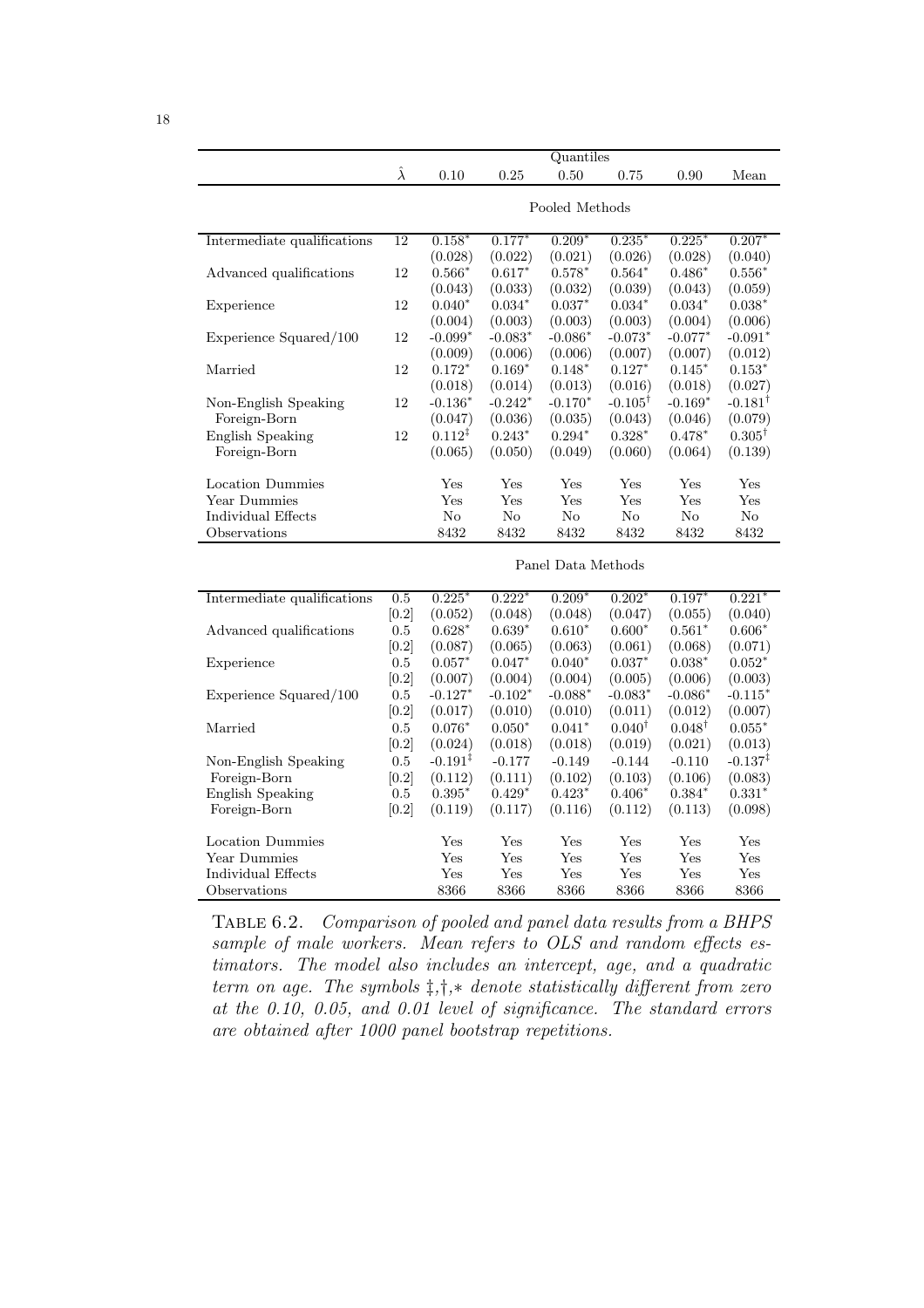|                                         | Quantiles       |                    |                    |                    |                    |                    |                   |  |  |  |
|-----------------------------------------|-----------------|--------------------|--------------------|--------------------|--------------------|--------------------|-------------------|--|--|--|
|                                         | $\hat{\lambda}$ | 0.10               | 0.25               | 0.50               | 0.75               | 0.90               | Mean              |  |  |  |
|                                         |                 |                    |                    |                    |                    |                    |                   |  |  |  |
|                                         |                 | Pooled Methods     |                    |                    |                    |                    |                   |  |  |  |
| Intermediate qualifications             | 12              | $0.488*$           | $0.419*$           | $0.320*$           | $0.354*$           | $0.470*$           | $0.404*$          |  |  |  |
|                                         |                 | (0.050)            | (0.040)            | (0.024)            | (0.023)            | (0.020)            | (0.056)           |  |  |  |
| Advanced qualifications                 | 12              | $1.395*$           | $0.984*$           | $0.890*$           | $0.892*$           | $0.919*$           | $1.067*$          |  |  |  |
|                                         |                 | (0.108)            | (0.090)            | (0.055)            | (0.053)            | (0.046)            | (0.108)           |  |  |  |
| Experience                              | 12              | 0.000              | $-0.023$           | $-0.008^{\dagger}$ | 0.010              | $0.029*$           | $-0.003$          |  |  |  |
|                                         |                 | (0.008)            | (0.007)            | (0.004)            | (0.004)            | (0.003)            | (0.007)           |  |  |  |
| Experience Squared/100                  | 12              | $-0.015$           | 0.025              | $-0.003$           | $-0.041*$          | $-0.079*$          | $-0.011$          |  |  |  |
|                                         |                 | (0.017)            | (0.014)            | (0.008)            | (0.008)            | (0.007)            | (0.016)           |  |  |  |
| Married                                 | 12              | $-0.290*$          | $-0.332*$          | $-0.203*$          | $-0.107*$          | $-0.112*$          | $-0.193*$         |  |  |  |
|                                         |                 | (0.038)            | (0.030)            | (0.018)            | (0.017)            | (0.015)            | (0.037)           |  |  |  |
| Non-English Speaking                    | 12              | 0.136              | 0.114              | 0.030              | 0.060              | 0.021              | 0.095             |  |  |  |
| Foreign-Born                            |                 | (0.085)            | (0.071)            | (0.043)            | (0.041)            | (0.036)            | (0.082)           |  |  |  |
| English Speaking                        | 12              | 0.195              | $0.424*$           | $0.146^{\ddagger}$ | 0.020              | $0.165*$           | 0.209             |  |  |  |
| Foreign-Born                            |                 | (0.137)            | (0.114)            | (0.069)            | (0.066)            | (0.056)            | (0.151)           |  |  |  |
|                                         |                 |                    |                    |                    |                    |                    |                   |  |  |  |
| <b>Location Dummies</b><br>Year Dummies |                 | Yes<br>Yes         | Yes<br>Yes         | Yes<br>Yes         | Yes<br>Yes         | Yes<br>Yes         | Yes<br>Yes        |  |  |  |
|                                         |                 |                    |                    |                    |                    |                    |                   |  |  |  |
| Individual Effects                      |                 | No                 | No                 | N <sub>o</sub>     | No                 | No                 | No                |  |  |  |
| Observations                            |                 | 10437              | 10437              | 10437              | 10437              | 10437              | 10437             |  |  |  |
|                                         |                 |                    |                    | Panel Data Methods |                    |                    |                   |  |  |  |
| Intermediate qualifications             | 0.4             | $0.351*$           | $0.313*$           | $0.275*$           | $0.247*$           | $0.214*$           | $0.406*$          |  |  |  |
|                                         | [0.6]           | (0.093)            | (0.085)            | (0.078)            | (0.075)            | (0.073)            | (0.059)           |  |  |  |
| Advanced qualifications                 | 0.4             | $1.176*$           | $0.988*$           | $0.925*$           | $0.883*$           | $0.826*$           | $1.111*$          |  |  |  |
|                                         | [0.6]           | (0.180)            | (0.177)            | (0.168)            | (0.166)            | (0.159)            | (0.110)           |  |  |  |
| Experience                              | 0.4             | 0.008              | 0.006              | 0.000              | $-0.002$           | $-0.004$           | 0.001             |  |  |  |
|                                         | [0.6]           | (0.007)            | (0.005)            | (0.005)            | (0.005)            | (0.007)            | (0.004)           |  |  |  |
| Experience Squared/100                  | 0.4             | $-0.019$           | $-0.022*$          | $-0.019*$          | $-0.019*$          | $-0.017$           | $-0.018*$         |  |  |  |
|                                         | [0.6]           | (0.013)            | (0.008)            | (0.009)            | (0.009)            | (0.013)            | (0.007)           |  |  |  |
| Married                                 | 0.4             | $-0.179*$          | $-0.129*$          | $-0.084*$          | $-0.066*$          | $-0.048^{\dagger}$ | $-0.135*$         |  |  |  |
|                                         | [0.6]           | (0.031)            | (0.019)            | (0.015)            | (0.015)            | (0.020)            | (0.018)           |  |  |  |
| Non-English Speaking                    | 0.4             | 0.001              | 0.080              | 0.081              | 0.091              | 0.071              | 0.150             |  |  |  |
| Foreign-Born                            | [0.6]           | (0.163)            | (0.122)            | (0.117)            | (0.114)            | (0.108)            | ((0.101)          |  |  |  |
| <b>English Speaking</b>                 | 0.4             | $0.250^{\ddagger}$ | $0.227^{\ddagger}$ | $0.196^{\ddagger}$ | $0.186^{\ddagger}$ | $0.194^{\ddagger}$ | $0.238^{\dagger}$ |  |  |  |
| Foreign-Born                            | [0.6]           | (0.137)            | (0.113)            | (0.111)            | (0.108)            | (0.098)            | (0.135)           |  |  |  |
|                                         |                 |                    |                    |                    |                    |                    |                   |  |  |  |
| <b>Location Dummies</b>                 |                 | Yes                | Yes                | Yes                | Yes                | Yes                | Yes               |  |  |  |
| Year Dummies                            |                 | Yes                | Yes                | Yes                | Yes                | Yes                | Yes               |  |  |  |
| Individual Effects                      |                 | Yes                | Yes                | Yes                | Yes                | Yes                | Yes               |  |  |  |
| Observations                            |                 | 10373              | 10373              | 10373              | 10373              | 10373              | 10373             |  |  |  |

Table 6.3. Comparison of pooled and panel data results from a BHPS sample of female workers. Mean refers to OLS and random effects estimators. The model also includes an intercept, age, and a quadratic term on age. The symbols  $\ddagger, \ddagger, *$  denote statistically different from zero at the 0.10, 0.05, and 0.01 level of significance. The standard errors are obtained after 1000 panel bootstrap repetitions.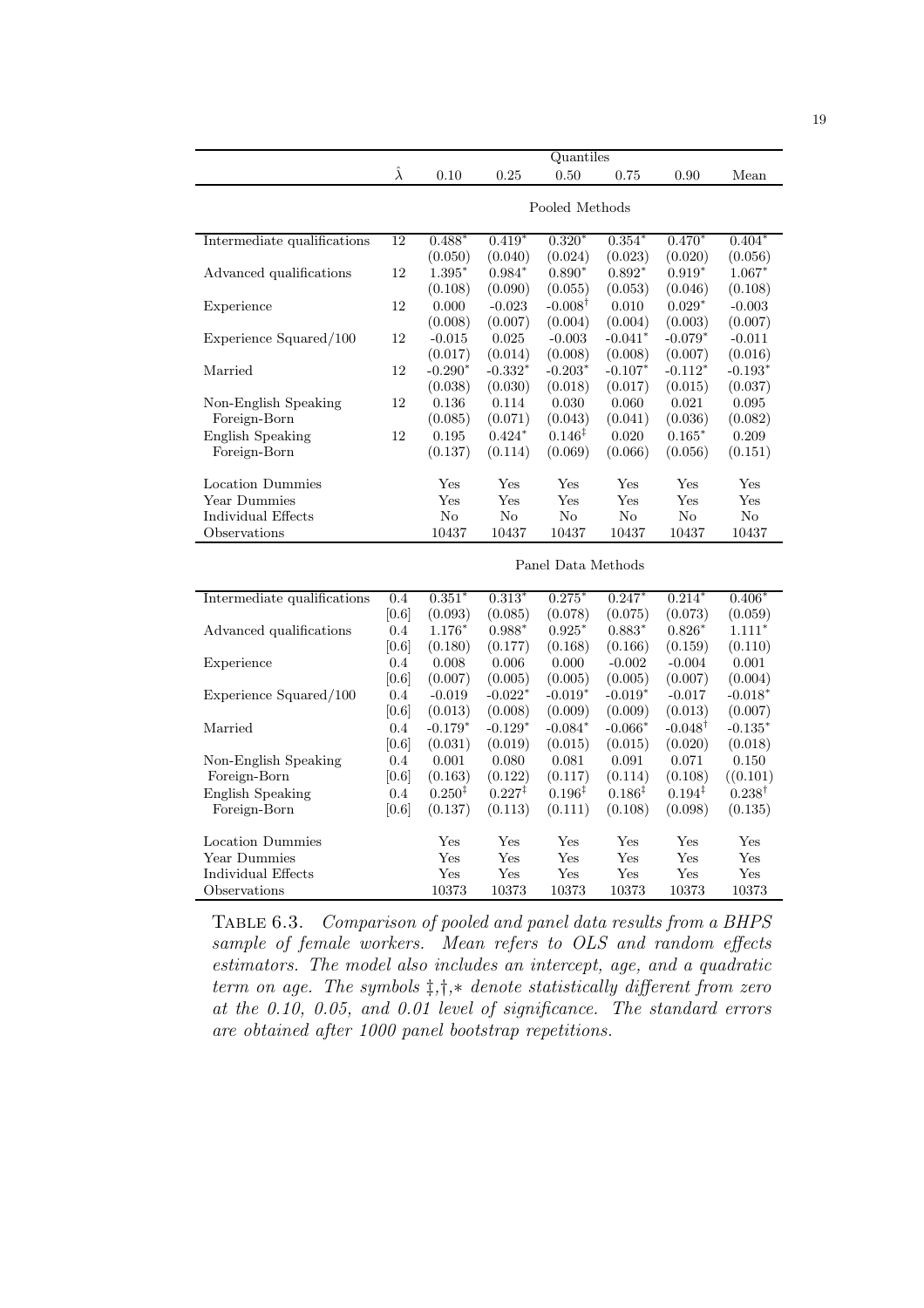|                                    | 0.10                | 0.25      | 0.50      | Quantiles<br>0.75  | 0.90                | Mean               |  |
|------------------------------------|---------------------|-----------|-----------|--------------------|---------------------|--------------------|--|
|                                    |                     |           |           |                    |                     |                    |  |
|                                    | Panel Methods       |           |           |                    |                     |                    |  |
|                                    |                     |           |           |                    |                     |                    |  |
| Intermediate qualifications        | $0.227*$            | $0.231*$  | $0.214*$  | $0.202*$           | $0.201*$            | $0.238*$           |  |
|                                    | (0.085)             | (0.072)   | (0.069)   | (0.074)            | (0.094)             | (0.041)            |  |
| Advanced qualifications            | $0.630*$            | $0.643*$  | $0.613*$  | $0.590*$           | $0.575*$            | $0.634*$           |  |
|                                    | (0.142)             | (0.113)   | (0.106)   | (0.110)            | (0.138)             | (0.072)            |  |
| Experience                         | $0.054*$            | $0.045*$  | $0.038*$  | $0.036*$           | $0.036*$            | $0.049*$           |  |
|                                    | (0.012)             | (0.007)   | (0.005)   | (0.007)            | (0.011)             | (0.003)            |  |
| Experience Squared/100             | $-0.118*$           | $-0.097*$ | $-0.083*$ | $-0.081*$          | $-0.081*$           | $-0.107*$          |  |
|                                    | (0.028)             | (0.016)   | (0.009)   | (0.015)            | (0.023)             | (0.007)            |  |
| Married                            | 0.068               | 0.044     | 0.034     | 0.035              | 0.035               | $0.048*$           |  |
|                                    | (0.056)             | (0.027)   | (0.022)   | (0.030)            | (0.052)             | (0.013)            |  |
| Non-English Speaking               | $-1.067^{\ddagger}$ | $-1.115*$ | $-0.954$  | $-0.849^{\dagger}$ | $-0.875^{\ddagger}$ | $-0.982*$          |  |
| Foreign-Born                       | (0.460)             | (0.430)   | (0.949)   | (0.431)            | (0.455)             | (0.392)            |  |
| <b>English Speaking</b>            | $-0.690$            | $-0.693$  | $-0.553$  | $-0.463$           | $-0.537$            | $-0.573$           |  |
| Foreign-Born                       | (0.539)             | (0.493)   | (0.975)   | (0.486)            | (0.518)             | (0.416)            |  |
| Arrived in 1946-1962               | 0.896               | 1.293     | 0.945     | 0.787              | 0.649               | $1.210*$           |  |
|                                    | (1.482)             | (1.074)   | (1.150)   | (0.715)            | (1.036)             | (0.500)            |  |
| Arrived in 1963-1972               | 1.186               | 1.274     | 0.918     | 0.677              | 0.489               | $1.197*$           |  |
|                                    | (1.581)             | (0.986)   | (1.125)   | (0.712)            | (0.951)             | (0.492)            |  |
| Arrived in 1973-1989               | 0.807               | 0.846     | 0.597     | 0.411              | 0.234               | $0.884*$           |  |
|                                    | (1.311)             | (0.847)   | (0.178)   | (0.601)            | (0.698)             | (0.454)            |  |
| Years since migration              | $-0.002$            | 0.003     | 0.016     | 0.023              | 0.040               | $-0.001$           |  |
|                                    | (0.114)             | (0.057)   | (0.024)   | (0.036)            | (0.055)             | (0.018)            |  |
| Years since migration <sup>2</sup> | 0.003               | $-0.022$  | $-0.040$  | $-0.056$           | $-0.086$            | $-0.017$           |  |
|                                    | (0.196)             | (0.082)   | (0.033)   | (0.057)            | (0.083)             | (0.027)            |  |
| <b>Black</b>                       | 0.017               | $-0.007$  | 0.002     | 0.085              | 0.041               | $0.377^{\ddagger}$ |  |
|                                    | (0.482)             | (0.343)   | (0.342)   | (0.342)            | (0.344)             | (0.194)            |  |
| Indian, pakistani, or              | $-0.100$            | $-0.098$  | $-0.094$  | $-0.040$           | 0.027               | $-0.110$           |  |
| blangadeshi                        | (0.260)             | (0.236)   | (0.300)   | (0.282)            | (0.264)             | (0.164)            |  |
| Chinese and other                  | 0.100               | 0.099     | 0.134     | 0.157              | 0.147               | $-0.008$           |  |
| groups                             | (0.337)             | (0.345)   | (0.209)   | (0.239)            | (0.267)             | (0.154)            |  |
| Hours                              | $0.007*$            | $0.006*$  | $0.005*$  | $0.005*$           | $0.006*$            | $0.012*$           |  |
|                                    | (0.003)             | (0.002)   | (0.001)   | (0.002)            | (0.003)             | (0.001)            |  |
| Number of children                 | 0.009               | 0.012     | 0.010     | 0.009              | 0.013               | 0.008              |  |
|                                    | (0.023)             | (0.014)   | (0.007)   | (0.011)            | (0.022)             | (0.006)            |  |
| Union                              | 0.052               | 0.025     | 0.010     | $-0.001$           | $-0.013$            | $0.034*$           |  |
|                                    | (0.036)             | (0.020)   | (0.012)   | (0.018)            | (0.042)             | (0.010)            |  |
| Location Dummies                   | Yes                 | Yes       | Yes       | Yes                | Yes                 | Yes                |  |
| Year Dummies                       | Yes                 | Yes       | Yes       | Yes                | Yes                 | Yes                |  |
| Individual Effects                 | Yes                 | Yes       | Yes       | Yes                | Yes                 | Yes                |  |
| Observations                       | 8366                | 8366      | 8366      | 8366               | 8366                | 8366               |  |
|                                    |                     |           |           |                    |                     |                    |  |

Table 6.4. Panel data estimates from a BHPS sample of male workers. Mean refers to random effects estimators. The model also includes an intercept and the optimal shrinkage estimate is  $\hat{\lambda} = 0.4$ . The symbols ‡,†,∗ denote statistically different from zero at the 0.10, 0.05, and 0.01 level of significance. The standard errors are obtained after 1000 panel bootstrap repetitions.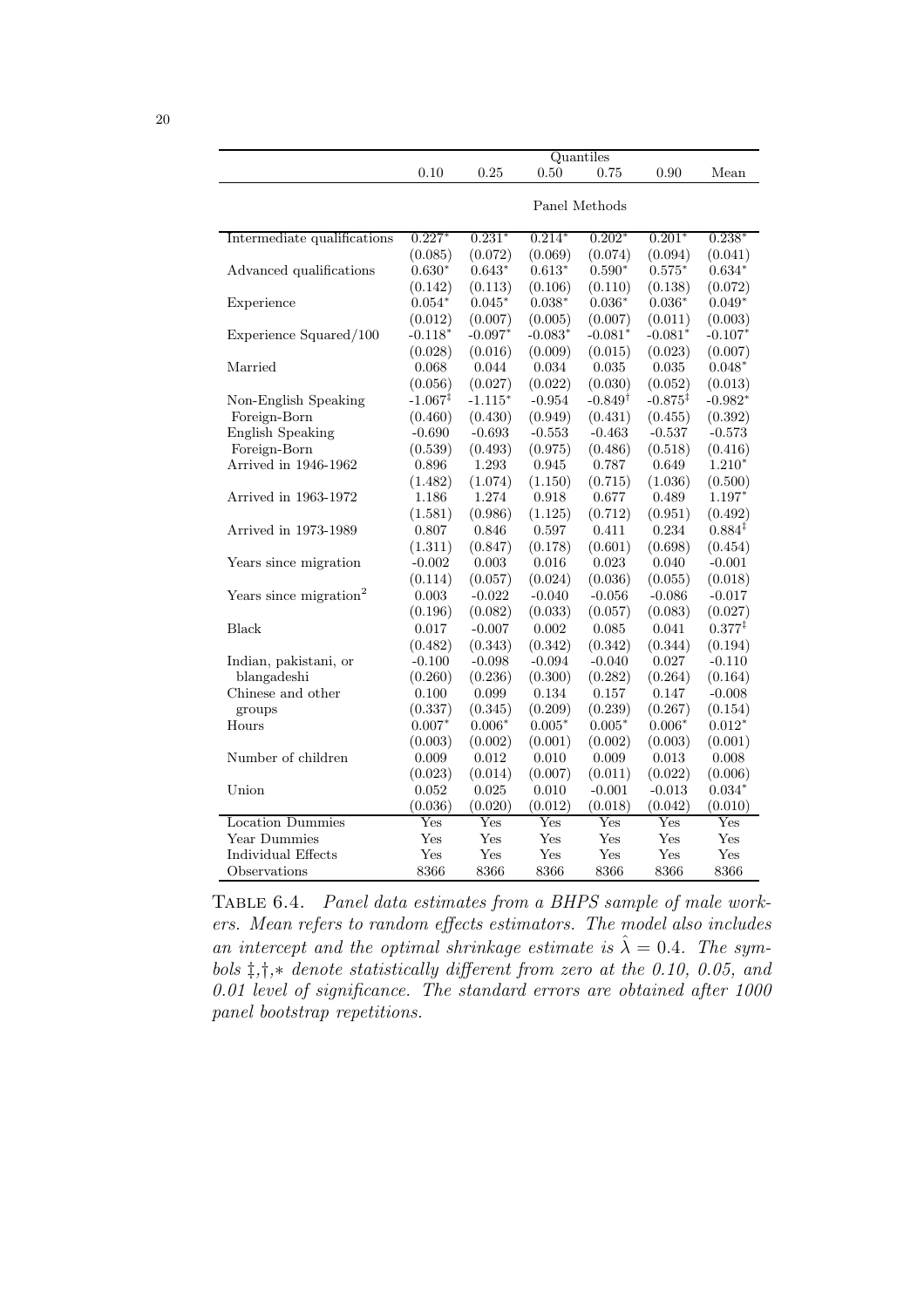|                                    | Quantiles     |           |           |           |           |                    |  |  |
|------------------------------------|---------------|-----------|-----------|-----------|-----------|--------------------|--|--|
|                                    | 0.10          | 0.25      | 0.50      | 0.75      | 0.90      | Mean               |  |  |
|                                    | Panel Methods |           |           |           |           |                    |  |  |
|                                    |               |           |           |           |           |                    |  |  |
| Intermediate qualifications        | $0.217*$      | $0.264*$  | $0.264*$  | $0.265*$  | $0.255*$  | $0.289*$           |  |  |
|                                    | (0.058)       | (0.049)   | (0.049)   | (0.049)   | (0.052)   | (0.033)            |  |  |
| Advanced qualifications            | $0.716*$      | $0.749*$  | $0.778*$  | $0.804*$  | $0.826*$  | $0.789*$           |  |  |
|                                    | (0.115)       | (0.102)   | (0.101)   | (0.100)   | (0.105)   | (0.075)            |  |  |
| Experience                         | $0.025*$      | $0.023*$  | $0.020*$  | $0.021*$  | $0.018*$  | $0.025*$           |  |  |
|                                    | (0.004)       | (0.004)   | (0.004)   | (0.004)   | (0.006)   | (0.003)            |  |  |
| Experience Squared/100             | $-0.061*$     | $-0.060*$ | $-0.056*$ | $-0.059*$ | $-0.052*$ | $-0.067*$          |  |  |
|                                    | (0.009)       | (0.008)   | (0.009)   | (0.008)   | (0.011)   | (0.006)            |  |  |
| Married                            | $-0.002$      | $-0.013$  | $-0.010$  | $-0.015$  | $-0.022$  | $-0.002$           |  |  |
|                                    | (0.019)       | (0.014)   | (0.014)   | (0.015)   | (0.018)   | (0.013)            |  |  |
| Non-English Speaking               | 0.028         | 0.052     | 0.120     | 0.152     | 0.153     | $-0.020$           |  |  |
| Foreign-Born                       | (0.273)       | (0.245)   | (0.232)   | (0.222)   | (0.224)   | (0.182)            |  |  |
| <b>English Speaking</b>            | 0.179         | 0.078     | 0.100     | 0.121     | 0.082     | 0.055              |  |  |
| Foreign-Born                       | (0.234)       | (0.212)   | (0.195)   | (0.180)   | (0.181)   | (0.145)            |  |  |
| Arrived in 1946-1962               | 0.223         | 0.076     | $-0.000$  | $-0.012$  | $-0.010$  | 0.122              |  |  |
|                                    | (0.494)       | (0.345)   | (0.320)   | (0.304)   | (0.317)   | (0.308)            |  |  |
| Arrived in 1963-1972               | 0.162         | $-0.092$  | $-0.168$  | $-0.193$  | $-0.303$  | 0.015              |  |  |
|                                    | (0.427)       | (0.319)   | (0.296)   | (0.283)   | (0.294)   | (0.258)            |  |  |
| Arrived in 1973-1989               | 0.145         | 0.102     | 0.077     | 0.048     | $-0.034$  | 0.149              |  |  |
|                                    | (0.331)       | (0.247)   | (0.229)   | (0.215)   | (0.224)   | (0.224)            |  |  |
| Years since migration              | $-0.013$      | 0.002     | 0.002     | 0.002     | 0.010     | $-0.002$           |  |  |
|                                    | (0.027)       | (0.019)   | (0.018)   | (0.018)   | (0.019)   | (0.016)            |  |  |
| Years since migration <sup>2</sup> | 0.014         | $-0.009$  | $-0.006$  | $-0.007$  | $-0.025$  | 0.005              |  |  |
|                                    | (0.042)       | (0.031)   | (0.030)   | (0.028)   | (0.029)   | (0.027)            |  |  |
| Black                              | 0.167         | 0.120     | 0.166     | 0.202     | 0.192     | $0.197^{\ddagger}$ |  |  |
|                                    | (0.169)       | (0.156)   | (0.151)   | (0.143)   | (0.142)   | (0.106)            |  |  |
| Indian, pakistani, or              | $-0.065$      | $-0.100$  | $-0.116$  | $-0.128$  | $-0.144$  | $-0.162$           |  |  |
| blangadeshi                        | (0.147)       | (0.144)   | (0.145)   | (0.150)   | (0.149)   | (0.129)            |  |  |
| Chinese and other                  | 0.021         | $-0.015$  | $-0.020$  | $-0.044$  | $-0.036$  | 0.020              |  |  |
| groups                             | (0.208)       | (0.215)   | (0.218)   | (0.216)   | (0.218)   | (0.113)            |  |  |
| Hours                              | $0.039*$      | $0.038*$  | $0.037*$  | $0.034*$  | $0.031*$  | $0.038*$           |  |  |
|                                    | (0.002)       | (0.001)   | (0.001)   | (0.002)   | (0.003)   | (0.001)            |  |  |
| Number of children                 | $-0.087*$     | $-0.067*$ | $-0.056*$ | $-0.051*$ | $-0.044*$ | - $0.073^\ast$     |  |  |
|                                    | (0.015)       | (0.010)   | (0.012)   | (0.015)   | (0.018)   | (0.007)            |  |  |
| Union                              | $0.095*$      | $0.051*$  | 0.028     | 0.019     | 0.006     | $0.071*$           |  |  |
|                                    | (0.019)       | (0.016)   | (0.024)   | (0.029)   | (0.033)   | (0.011)            |  |  |
| <b>Location Dummies</b>            | Yes           | Yes       | Yes       | Yes       | Yes       | Yes                |  |  |
| Year Dummies                       | Yes           | Yes       | Yes       | Yes       | Yes       | Yes                |  |  |
| Individual Effects                 | $_{\rm Yes}$  | Yes       | Yes       | Yes       | Yes       | $_{\rm Yes}$       |  |  |
| Observations                       | 10373         | 10373     | 10373     | 10373     | 10373     | 10373              |  |  |
|                                    |               |           |           |           |           |                    |  |  |

Table 6.5. Panel data estimates from a BHPS sample of female workers. Mean refers to random effects estimators. The model also includes an intercept and the optimal shrinkage estimate is  $\hat{\lambda} = 0.4$ . The symbols  $\ddagger, \dagger, *$  denote statistically different from zero at the 0.10, 0.05, and 0.01 level of significance. The standard errors are obtained after 1000 panel bootstrap repetitions.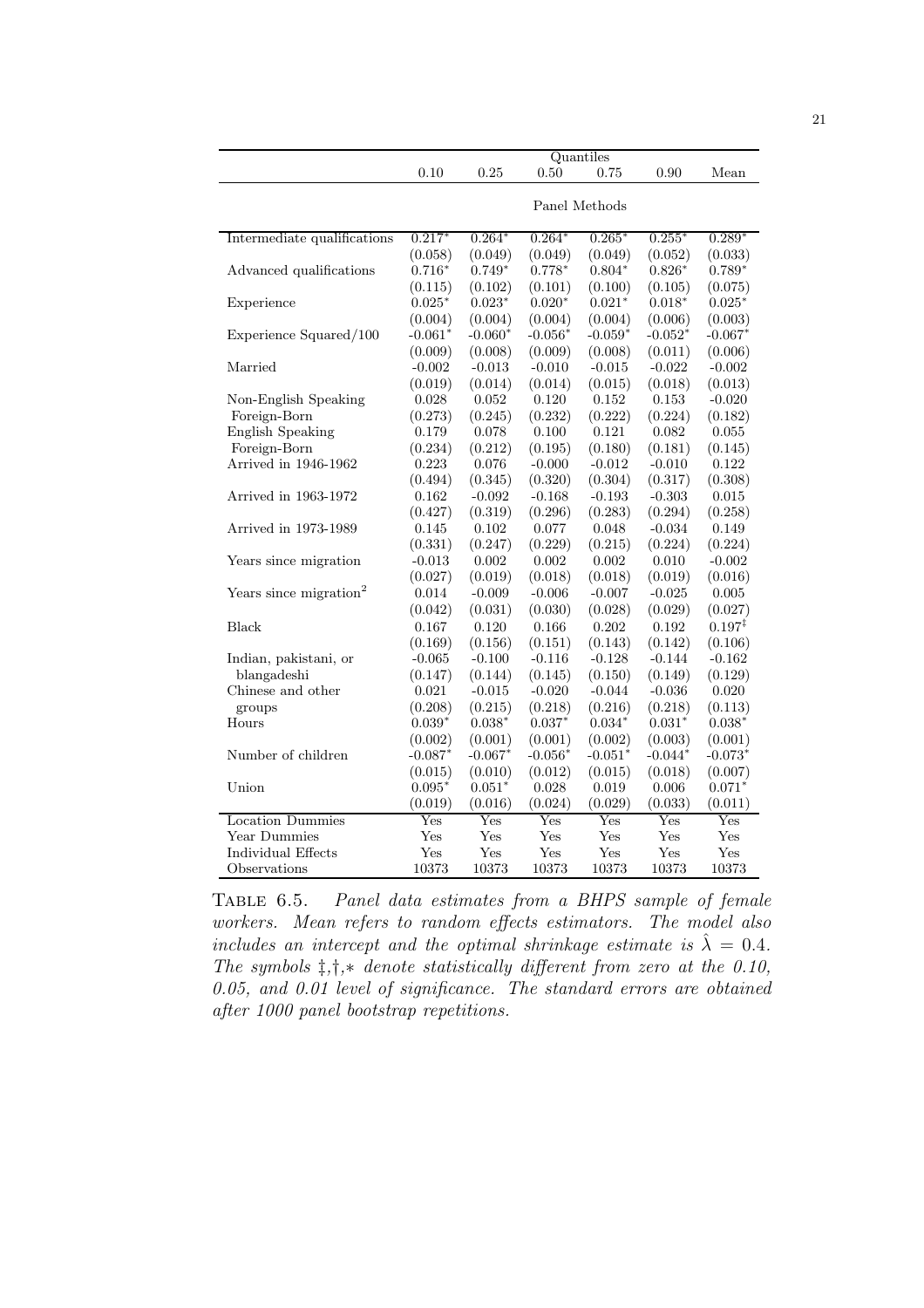|                             | Quantiles       |                     |                    |                     |                    |           |                |  |  |
|-----------------------------|-----------------|---------------------|--------------------|---------------------|--------------------|-----------|----------------|--|--|
|                             | $\hat{\lambda}$ | 0.10                | 0.25               | 0.50                | 0.75               | 0.90      | Mean           |  |  |
|                             |                 |                     |                    |                     |                    |           |                |  |  |
|                             |                 | Pooled Methods      |                    |                     |                    |           |                |  |  |
| Intermediate qualifications | 5.5             | $0.329*$            | $0.350*$           | $0.358*$            | $0.424*$           | $0.531*$  | 0.396          |  |  |
|                             |                 | (0.038)             | (0.026)            | (0.022)             | (0.023)            | (0.036)   | (0.035)        |  |  |
| Advanced qualifications     | 5.5             | $0.716*$            | $0.801*$           | $0.824*$            | $0.881*$           | $1.016*$  | $0.851*$       |  |  |
|                             |                 | (0.048)             | (0.032)            | (0.028)             | (0.029)            | (0.046)   | (0.049)        |  |  |
| Experience                  | 5.5             | $0.027*$            | $0.030*$           | $0.036*$            | $0.038*$           | $0.033*$  | $0.038*$       |  |  |
|                             |                 | (0.005)             | (0.004)            | (0.003)             | (0.003)            | (0.005)   | (0.005)        |  |  |
| Experience Squared/100      | 5.5             | $-0.049*$           | $-0.053*$          | $-0.063*$           | $-0.063*$          | $-0.058*$ | $-0.069*$      |  |  |
|                             |                 | (0.011)             | (0.008)            | (0.007)             | (0.008)            | (0.011)   | (0.010)        |  |  |
| Married                     | 5.5             | $0.256*$            | $0.226*$           | $0.202*$            | $0.205*$           | $0.215*$  | $0.224*$       |  |  |
|                             |                 | (0.029)             | (0.020)            | (0.017)             | (0.017)            | (0.028)   | (0.028)        |  |  |
| Non-English Speaking        | 5.5             | $-0.568*$           | $-0.461*$          | $-0.404*$           | $-0.366*$          | $-0.377*$ | $-0.418^*$     |  |  |
| Foreign-Born                |                 | (0.048)             | (0.032)            | (0.028)             | (0.029)            | (0.046)   | (0.050)        |  |  |
| <b>English Speaking</b>     | 5.5             | $-0.257^{\ddagger}$ | $-0.422*$          | $-0.423*$           | $-0.413*$          | $-0.450*$ | $-0.370*$      |  |  |
| Foreign-Born                |                 | (0.146)             | (0.105)            | (0.091)             | (0.093)            | (0.145)   | (0.116)        |  |  |
|                             |                 |                     |                    |                     |                    |           |                |  |  |
| Location Dummies            |                 | Yes                 | Yes                | Yes                 | Yes                | Yes       | $_{\rm Yes}$   |  |  |
| Year Dummies                |                 | Yes                 | Yes                | Yes                 | Yes                | Yes       | Yes            |  |  |
| Individual Effects          |                 | $\rm No$            | No                 | N <sub>o</sub>      | No                 | No        | N <sub>o</sub> |  |  |
| Observations                |                 | 10090               | 10090              | 10090               | 10090              | 10090     | 10090          |  |  |
|                             |                 |                     |                    | Panel Data Methods  |                    |           |                |  |  |
|                             |                 |                     |                    |                     |                    |           |                |  |  |
| Intermediate qualifications | 0.5             | $0.412*$            | $0.380*$           | $0.385*$            | $0.385*$           | $0.375*$  | $0.402*$       |  |  |
|                             | [0.2]           | (0.067)             | (0.054)            | (0.052)             | (0.053)            | (0.061)   | (0.039)        |  |  |
| Advanced qualifications     | $0.5\,$         | $0.840*$            | $0.816*$           | $0.825*$            | $0.838*$           | $0.868*$  | $0.858*$       |  |  |
|                             | [0.2]           | (0.082)             | (0.068)            | (0.065)             | (0.067)            | (0.083)   | (0.052)        |  |  |
| Experience                  | 0.5             | $0.064*$            | $0.049*$           | $0.041*$            | $0.035*$           | $0.031*$  | $0.050*$       |  |  |
|                             | [0.2]           | (0.011)             | (0.008)            | (0.005)             | (0.007)            | (0.010)   | (0.004)        |  |  |
| Experience Squared/100      | $0.5\,$         | $-0.118*$           | $-0.088*$          | $-0.074*$           | $-0.062*$          | $-0.054*$ | $-0.091^*$     |  |  |
|                             | [0.2]           | (0.023)             | (0.015)            | (0.010)             | (0.013)            | (0.019)   | (0.008)        |  |  |
| Married                     | 0.5             | $0.113*$            | $0.076^{\dagger}$  | $0.056^{\dagger}$   | $0.055^{\ddagger}$ | 0.022     | $0.102*$       |  |  |
|                             | [0.2]           | (0.053)             | (0.034)            | (0.024)             | (0.032)            | (0.049)   | (0.021)        |  |  |
| Non-English Speaking        | 0.5             | $-0.368*$           | $-0.381*$          | $-0.359*$           | $-0.323*$          | $-0.327*$ | $-0.394*$      |  |  |
| Foreign-Born                | [0.2]           | (0.082)             | (0.068)            | (0.066)             | (0.066)            | (0.074)   | (0.046)        |  |  |
| <b>English Speaking</b>     | 0.5             | $-0.469$            | $-0.491^{\dagger}$ | $-0.445^{\ddagger}$ | $-0.451^{\dagger}$ | $-0.341*$ | $-0.382*$      |  |  |
| Foreign-Born                | [0.2]           | (0.315)             | (0.211)            | (0.210)             | (0.233)            | (0.315)   | (0.126)        |  |  |
| <b>Location Dummies</b>     |                 | Yes                 | Yes                | Yes                 | Yes                | Yes       | Yes            |  |  |
| Year Dummies                |                 | Yes                 | Yes                | Yes                 | Yes                | Yes       | Yes            |  |  |
| Individual Effects          |                 | Yes                 | Yes                | Yes                 | Yes                | Yes       | Yes            |  |  |
| Observations                |                 | 10090               | 10090              | 10090               | 10090              | 10090     | 10090          |  |  |
|                             |                 |                     |                    |                     |                    |           |                |  |  |

Table 6.6. Comparison of pooled and panel data results from a PSID sample of male workers. Mean refers to OLS and random effects estimators. The model also includes an intercept, age, and a quadratic term on age. The symbols  $\ddagger, \ddagger, *$  denote statistically different from zero at the 0.10, 0.05, and 0.01 level of significance. The standard errors are obtained after 1000 panel bootstrap repetitions.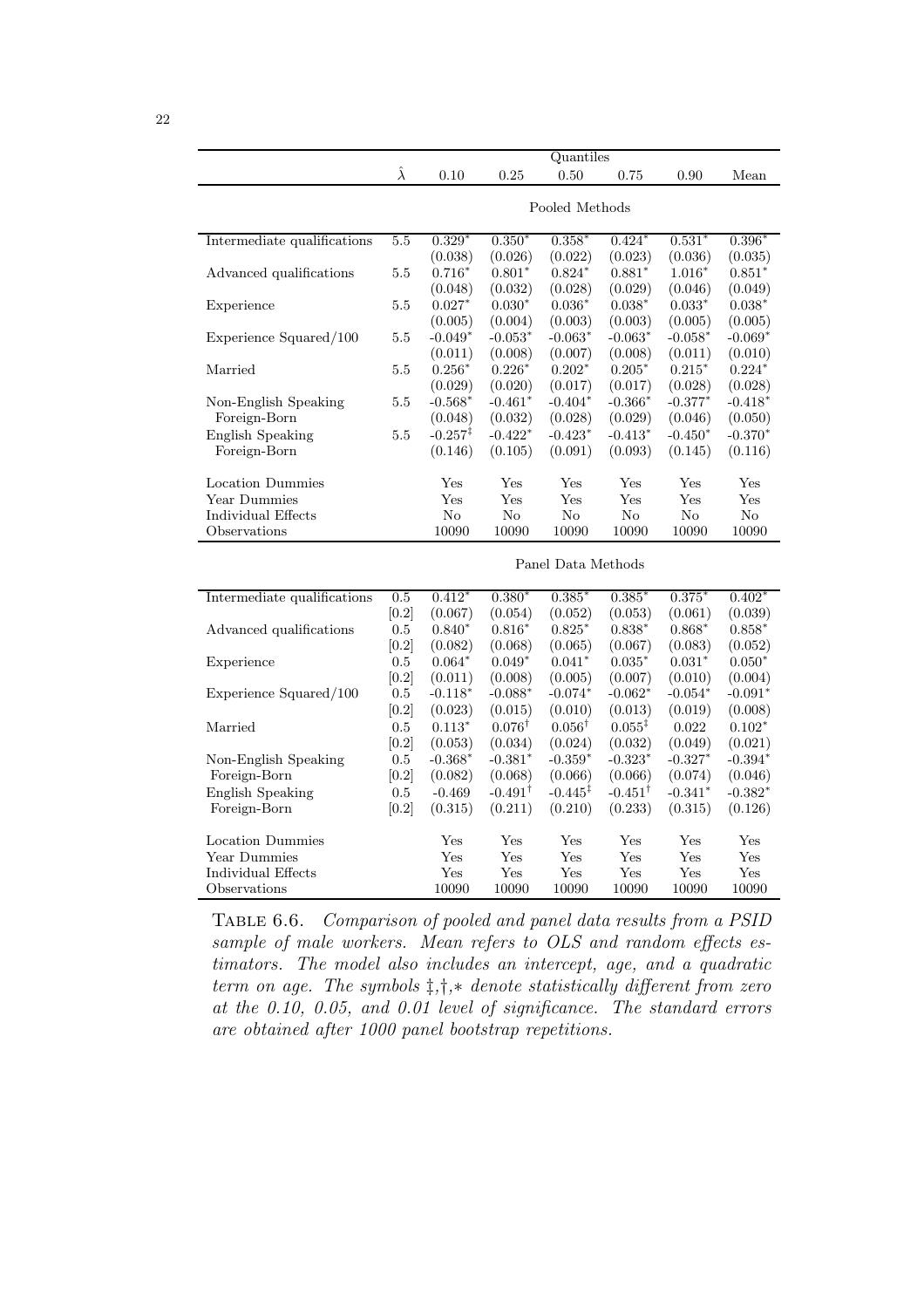|                             | Quantiles       |                   |           |                       |                    |                   |                    |  |  |
|-----------------------------|-----------------|-------------------|-----------|-----------------------|--------------------|-------------------|--------------------|--|--|
|                             | $\hat{\lambda}$ | 0.10              | 0.25      | 0.50                  | 0.75               | 0.90              | Mean               |  |  |
|                             |                 |                   |           |                       |                    |                   |                    |  |  |
|                             | Pooled Methods  |                   |           |                       |                    |                   |                    |  |  |
| Intermediate qualifications | 5.5             | $0.396*$          | $0.339*$  | $0.356*$              | $0.368*$           | $0.388*$          | 0.376              |  |  |
|                             |                 | (0.047)           | (0.035)   | (0.031)               | (0.031)            | (0.048)           | (0.047)            |  |  |
| Advanced qualifications     | 5.5             | $0.960*$          | $0.924*$  | $0.932*$              | $0.890*$           | $0.828*$          | $0.892*$           |  |  |
|                             |                 | (0.057)           | (0.043)   | (0.038)               | (0.038)            | (0.059)           | (0.058)            |  |  |
| Experience                  | 5.5             | 0.009             | $0.013*$  | $0.015*$              | $0.009^{\dagger}$  | $0.015^{\dagger}$ | $0.011*$           |  |  |
|                             |                 | (0.006)           | (0.005)   | (0.004)               | (0.004)            | (0.006)           | (0.005)            |  |  |
| Experience Squared/100      | 5.5             | $-0.015$          | $-0.025*$ | $-0.029*$             | $-0.019^{\dagger}$ | $-0.033*$         | $-0.022*$          |  |  |
|                             |                 | (0.012)           | (0.009)   | (0.008)               | (0.008)            | (0.012)           | (0.011)            |  |  |
| Married                     | 5.5             | $0.064^{\dagger}$ | $0.097*$  | $0.068*$              | $0.067*$           | $0.073*$          | $0.064*$           |  |  |
|                             |                 | (0.026)           | (0.020)   | (0.018)               | (0.017)            | (0.026)           | (0.024)            |  |  |
| Non-English Speaking        | $5.5\,$         | $-0.296*$         | $-0.359*$ | $-0.315*$             | $-0.297*$          | $-0.262*$         | $-0.301*$          |  |  |
| Foreign-Born                |                 | (0.063)           | (0.047)   | (0.042)               | (0.042)            | (0.065)           | (0.072)            |  |  |
| <b>English Speaking</b>     | 5.5             | 0.123             | 0.011     | $-0.191$ <sup>T</sup> | $-0.332*$          | 0.002             | $-0.031$           |  |  |
| Foreign-Born                |                 | (0.343)           | (0.097)   | (0.087)               | (0.086)            | (0.133)           | (0.149)            |  |  |
| Location Dummies            |                 | Yes               | Yes       | Yes                   | Yes                | Yes               | Yes                |  |  |
| Year Dummies                |                 | Yes               | Yes       | Yes                   | Yes                | Yes               | Yes                |  |  |
| Individual Effects          |                 | No                | No        | N <sub>o</sub>        | No                 | No                | No                 |  |  |
| Observations                |                 | 8790              | 8790      | 8790                  | 8790               | 8790              | 8790               |  |  |
|                             |                 |                   |           |                       |                    |                   |                    |  |  |
|                             |                 |                   |           | Panel Data Methods    |                    |                   |                    |  |  |
| Intermediate qualifications | 0.5             | $0.452*$          | $0.423*$  | $0.360*$              | $0.333*$           | $0.305*$          | $0.381*$           |  |  |
|                             | [0.6]           | (0.087)           | (0.072)   | (0.065)               | (0.064)            | (0.076)           | (0.056)            |  |  |
| Advanced qualifications     | $\rm 0.5$       | $1.050*$          | $1.043*$  | $0.991*$              | $0.963*$           | $0.941*$          | $0.911*$           |  |  |
|                             | [0.6]           | (0.106)           | (0.084)   | (0.079)               | (0.078)            | (0.091)           | (0.068)            |  |  |
| Experience                  | 0.5             | $0.037*$          | $0.032*$  | $0.028*$              | $0.019*$           | 0.011             | $0.019*$           |  |  |
|                             | [0.6]           | (0.011)           | (0.008)   | (0.006)               | (0.008)            | (0.010)           | (0.004)            |  |  |
| Experience Squared/100      | $\rm 0.5$       | $-0.065*$         | $-0.056*$ | $-0.050*$             | $-0.035^{\dagger}$ | $-0.021$          | $-0.039*$          |  |  |
|                             | [0.6]           | (0.022)           | (0.016)   | (0.019)               | (0.015)            | (0.020)           | (0.008)            |  |  |
| Married                     | 0.5             | 0.038             | 0.040     | 0.026                 | $0.021*$           | 0.032             | $0.037^{\ddagger}$ |  |  |
|                             | [0.6]           | (0.041)           | (0.034)   | (0.028)               | (0.030)            | (0.039)           | (0.021)            |  |  |
| Non-English Speaking        | $0.5\,$         | $-0.395*$         | $-0.396*$ | $-0.359*$             | $-0.363$           | $-0.334*$         | $-0.274*$          |  |  |
| Foreign-Born                | [0.6]           | (0.103)           | (0.090)   | (0.088)               | (0.085)            | (0.098)           | (0.059)            |  |  |
| <b>English Speaking</b>     | $0.5\,$         | $-0.110$          | $-0.179$  | $-0.197$              | $-0.179$           | $-0.197$          | $-0.005$           |  |  |
| Foreign-Born                | [0.6]           | (0.175)           | (0.187)   | (0.188)               | (0.174)            | (0.185)           | (0.097)            |  |  |
| Location Dummies            |                 | Yes               | Yes       | Yes                   | Yes                | Yes               | Yes                |  |  |
| Year Dummies                |                 | Yes               | Yes       | Yes                   | Yes                | Yes               | Yes                |  |  |
| Individual Effects          |                 | Yes               | Yes       | Yes                   | Yes                | Yes               | Yes                |  |  |
| Observations                |                 | 8790              | 8790      | 8790                  | 8790               | 8790              | 8790               |  |  |

Table 6.7. Comparison of pooled and panel data results from a PSID sample of female workers. Mean refers to OLS and random effects estimators. The model also includes an intercept, age, and a quadratic term on age. The symbols  $\ddagger, \ddagger, *$  denote statistically different from zero at the 0.10, 0.05, and 0.01 level of significance. The standard errors are obtained after 1000 panel bootstrap repetitions.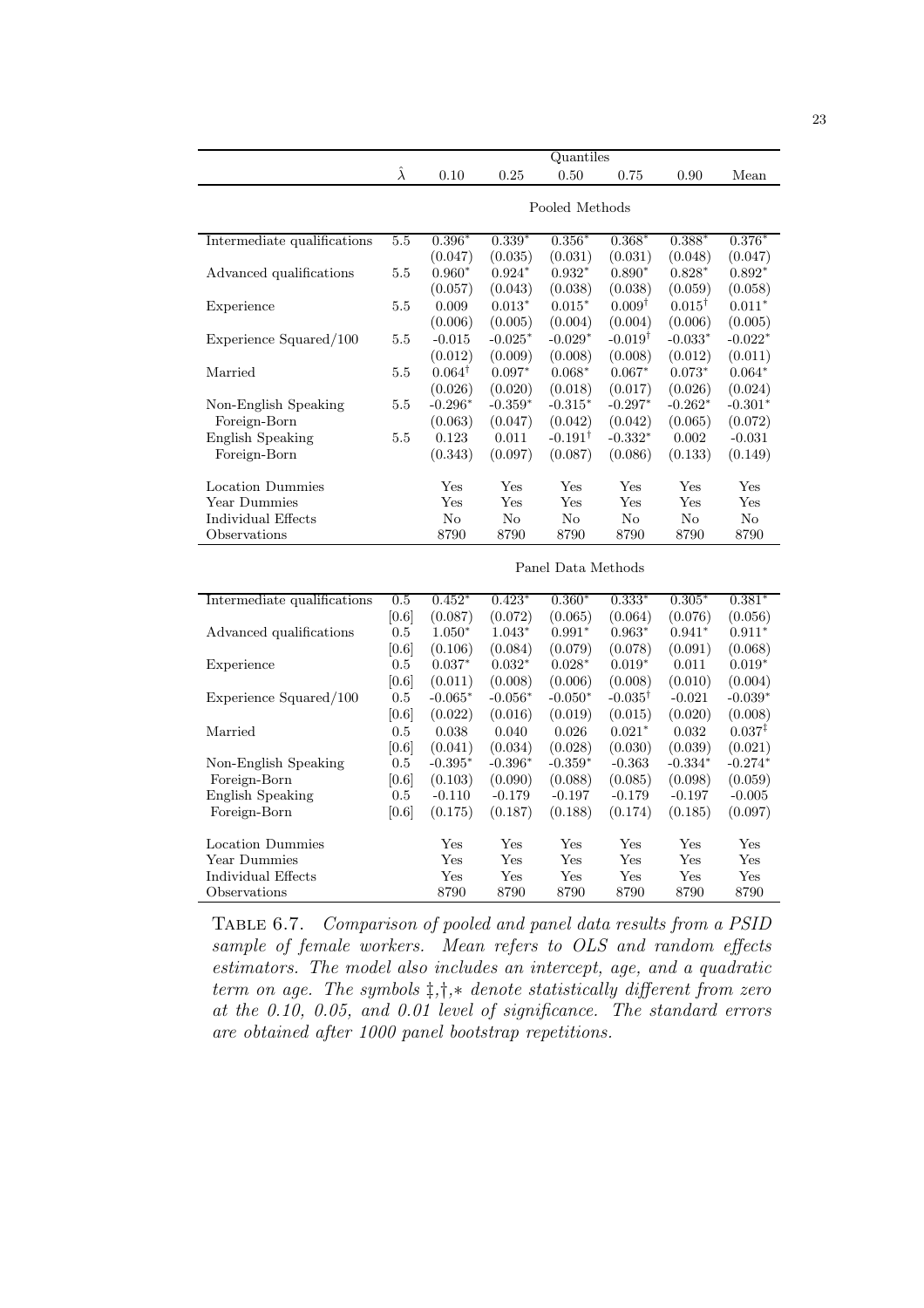|                                    | 0.10                      | 0.25                      | 0.50              | Quantiles<br>0.75  | 0.90                      | Mean                      |  |
|------------------------------------|---------------------------|---------------------------|-------------------|--------------------|---------------------------|---------------------------|--|
|                                    |                           |                           |                   |                    |                           |                           |  |
|                                    | Panel Methods             |                           |                   |                    |                           |                           |  |
|                                    |                           |                           |                   |                    |                           |                           |  |
| Intermediate qualifications        | $0.393*$                  | $0.367*$                  | $0.364*$          | $0.370*$           | $0.367*$                  | $0.359*$                  |  |
|                                    | (0.056)                   | (0.047)                   | (0.046)           | (0.044)            | (0.040)                   | (0.039)                   |  |
| Advanced qualifications            | $0.794*$                  | $0.794*$                  | $0.795*$          | $0.807*$           | $0.837*$                  | $0.786*$                  |  |
|                                    | (0.078)                   | (0.066)                   | (0.065)           | (0.059)            | (0.057)                   | (0.052)                   |  |
| Experience                         | $0.066*$                  | $0.051*$                  | $0.042*$          | $0.038*$           | $0.036*$                  | $0.051*$                  |  |
|                                    | (0.006)                   | (0.004)                   | (0.003)           | (0.003)            | (0.003)                   | (0.004)                   |  |
| Experience Squared/100             | $-0.119*$                 | $-0.088*$                 | $-0.072*$         | $-0.066*$          | $-0.062*$                 | $-0.093*$                 |  |
|                                    | (0.011)                   | (0.007)                   | (0.006)           | (0.007)            | (0.008)                   | (0.009)                   |  |
| Married                            | $0.095*$                  | $0.043^{\ddagger}$        | 0.030             | 0.030              | $-0.004$                  | $0.079*$                  |  |
|                                    | (0.034)                   | (0.023)                   | (0.019)           | (0.019)            | (0.030)                   | (0.021)                   |  |
| Non-English Speaking               | $0.654*$                  | $0.631*$                  | $0.554^{\dagger}$ | $0.512^{\ddagger}$ | 0.384                     | $0.390^{\dagger}$         |  |
| Foreign-Born                       | (0.267)                   | (0.243)                   | (0.256)           | (0.267)            | (0.452)                   | (0.182)                   |  |
| <b>English Speaking</b>            | 0.375                     | 0.271                     | 0.197             | 0.121              | 0.041                     | 0.245                     |  |
| Foreign-Born                       | (0.268)                   | (0.216)                   | (0.225)           | (0.233)            | (0.524)                   | (0.183)                   |  |
| Arrived in 1966-1979               | $-1.281*$                 | $-1.213*$                 | $-1.109*$         | $-1.074*$          | $-1.108*$                 | $-1.092*$                 |  |
|                                    | (0.419)                   | (0.293)                   | (0.306)           | (0.300)            | (0.489)                   | (0.225)                   |  |
| Arrived in 1980-1988               | $-1.188*$                 | $-1.160*$                 | $-1.011*$         | $-1.038*$          | $-1.037*$                 | $-1.018*$                 |  |
|                                    | (0.381)                   | (0.270)                   | (0.287)           | (0.277)            | (0.476)                   | (0.198)                   |  |
| Arrived in 1989-1996               | $-1.108*$                 | $-1.120*$                 | $-1.003*$         | $-0.978*$          | $-1.007*$                 | $-0.955*$                 |  |
|                                    | (0.335)                   | (0.230)                   | (0.259)           | (0.259)            | (0.458)                   | (0.192)                   |  |
| Years since migration              | 0.017                     | $0.027^{4}$               | 0.019             | $0.027^{\dagger}$  | $0.044*$                  | $0.027^{\dagger}$         |  |
|                                    | (0.029)                   | (0.015)                   | (0.014)           | (0.013)            | (0.019)                   | (0.012)                   |  |
| Years since migration <sup>2</sup> | $-0.001$                  | $-0.054$                  | $-0.028$          | $-0.053$           | $-0.093^{\ddagger}$       | $-0.037$                  |  |
|                                    | (0.070)                   | (0.041)                   | (0.039)           | (0.036)            | (0.049)                   | (0.032)                   |  |
| <b>Black</b>                       | $-0.278*$                 | $-0.275*$                 | $-0.262*$         | $-0.235*$          | $-0.234*$                 | $-0.280*$                 |  |
|                                    | (0.033)                   | (0.031)                   | (0.030)           | (0.030)            | (0.033)                   | (0.030)                   |  |
| Asian                              | 0.204                     | $0.306*$                  | $0.294*$          | $0.281*$           | $0.304^{\dagger}$         | $0.218^{\ddagger}$        |  |
|                                    | (0.135)                   | (0.102)                   | (0.100)           | (0.109)            | (0.136)                   | (0.113)                   |  |
| Latino                             | $-0.292*$                 | $-0.299*$                 | $-0.275*$         | $-0.268*$          | $-0.226*$                 | $-0.296*$                 |  |
|                                    | (0.081)                   | (0.081)                   | (0.070)           | (0.075)            | (0.084)                   | (0.098)                   |  |
| Native american                    | 0.087                     | 0.063                     | 0.039             | 0.005              | $-0.045$                  | $-0.204$                  |  |
|                                    | (0.248)                   | (0.155)                   | (0.160)           | (0.164)            | (0.159)                   | (0.241)                   |  |
| Other races                        | $-0.091$                  | $-0.076$                  | $-0.053$          | $-0.037$           | $-0.028$                  | $-0.062$                  |  |
|                                    | (0.146)                   | (0.147)                   | (0.143)           | (0.150)            | (0.141)                   | (0.084)                   |  |
| Hours                              | $-0.007*$                 | $-0.009*$                 | $-0.010*$         | $-0.011*$          | $-0.011*$                 | $-0.008*$                 |  |
|                                    | (0.001)                   | (0.001)                   | (0.001)           | (0.001)            | (0.001)                   | (0.001)                   |  |
| Number of children                 | 0.001                     | $0.014*$                  | $0.019*$          | $0.021*$           | $0.025*$                  | $0.020*$                  |  |
|                                    | (0.010)                   | (0.006)                   | (0.005)           | (0.005)            | (0.007)                   | (0.007)                   |  |
| Union                              | $0.153*$                  | $0.102*$                  | $0.073*$          | $0.051*$           | 0.009                     | $0.104*$                  |  |
|                                    | (0.026)                   | (0.018)                   | (0.017)           | (0.017)            | (0.022)                   | (0.019)                   |  |
| <b>Location Dummies</b>            | $\overline{\mathrm{Yes}}$ | $\overline{\mathrm{Yes}}$ | Yes               | Yes                | $\overline{\mathrm{Yes}}$ | $\overline{\mathrm{Yes}}$ |  |
| <b>Year Dummies</b>                | Yes                       | Yes                       | Yes               | Yes                | Yes                       | Yes                       |  |
| Individual Effects                 | Yes                       | Yes                       | Yes               | Yes                | Yes                       | Yes                       |  |
| Observations                       | 10090                     | 10090                     | 10090             | 10090              | 10090                     | 10090                     |  |

Table 6.8. Panel data estimates from a PSID sample of male workers. Mean refers to random effects estimators. The model also includes an intercept and the optimal shrinkage estimate is  $\hat{\lambda} = 0.4$ . The symbols ‡,†,∗ denote statistically different from zero at the 0.10, 0.05, and 0.01 level of significance. The standard errors are obtained after 1000 panel bootstrap repetitions.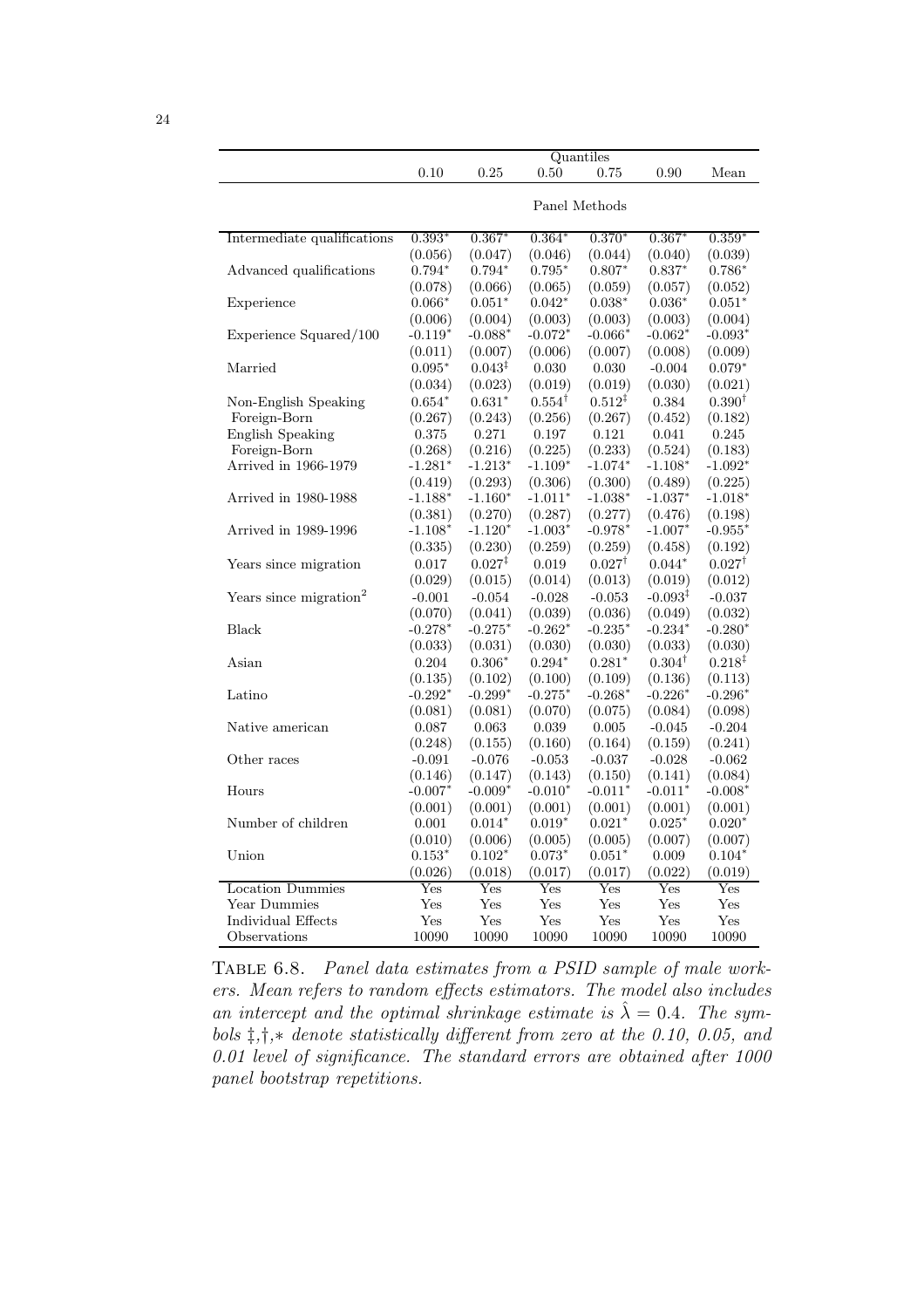|                                    |                                      |                                      |                    | Quantiles           |                                      |                                      |  |
|------------------------------------|--------------------------------------|--------------------------------------|--------------------|---------------------|--------------------------------------|--------------------------------------|--|
|                                    | 0.10                                 | 0.25                                 | 0.50               | 0.75                | 0.90                                 | Mean                                 |  |
|                                    | Panel Methods                        |                                      |                    |                     |                                      |                                      |  |
|                                    |                                      |                                      |                    |                     |                                      |                                      |  |
| Intermediate qualifications        | $0.365*$                             | $0.335*$                             | $0.281*$           | $0.252*$            | $0.258*$                             | $0.322*$                             |  |
|                                    | (0.086)                              | (0.074)                              | (0.062)            | (0.061)             | (0.056)                              | (0.056)                              |  |
| Advanced qualifications            | $0.883*$                             | $0.898*$                             | $0.857*$           | $0.836*$            | $0.849*$                             | $0.827*$                             |  |
|                                    | (0.096)                              | (0.082)                              | (0.071)            | (0.071)             | (0.073)                              | (0.068)                              |  |
| Experience                         | $0.041*$                             | $0.031*$                             | $0.027*$           | $0.019*$            | $0.012*$                             | $0.022*$                             |  |
|                                    | (0.007)                              | (0.004)                              | (0.004)            | (0.004)             | (0.006)                              | (0.005)                              |  |
| Experience Squared/100             | $-0.079^*$                           | $-0.062*$                            | $-0.055*$          | $-0.040*$           | $-0.029*$                            | - $0.048^\ast$                       |  |
|                                    | (0.014)                              | (0.008)                              | (0.008)            | (0.009)             | (0.012)                              | (0.009)                              |  |
| Married                            | 0.014                                | 0.012                                | $-0.002$           | $-0.003$            | 0.004                                | 0.007                                |  |
|                                    | (0.030)                              | (0.020)                              | (0.016)            | (0.019)             | (0.027)                              | (0.021)                              |  |
| Non-English Speaking               | $-1.091*$                            | $-0.525*$                            | $-0.552*$          | $-0.182$            | $-0.282^{\dagger}$                   | $-0.446$                             |  |
| Foreign-Born                       | (0.167)                              | (0.131)                              | (0.122)            | (0.122)             | (0.134)                              | (0.634)                              |  |
| <b>English Speaking</b>            | $-0.831*$                            | $-0.362^{\dagger}$                   | $-0.387*$          | 0.000               | $-0.058$                             | $-0.173$                             |  |
| Foreign-Born                       | (0.191)                              | (0.181)                              | (0.156)            | (0.151)             | (0.182)                              | (0.642)                              |  |
| Arrived in 1966-1979               | 0.503                                | 0.162                                | 0.156              | $-0.357$            | $-0.340$                             | $-0.065$                             |  |
|                                    | (0.357)                              | (0.262)                              | (0.209)            | (0.245)             | (0.298)                              | (0.668)                              |  |
| Arrived in 1980-1988               | 0.169                                | $-0.057$                             | $-0.156$           | $-0.565*$           | $-0.607*$                            | $-0.245$                             |  |
|                                    | (0.349)                              | (0.233)                              | (0.204)            | (0.226)             | (0.263)                              | (0.659)                              |  |
| Arrived in 1989-1996               | $0.471^{\ddagger}$                   | 0.119                                | 0.038              | $-0.338^{\ddagger}$ | $-0.365$                             | $-0.032$                             |  |
|                                    | (0.279)                              | (0.182)                              | (0.164)            | (0.180)             | (0.234)                              | (0.652)                              |  |
| Years since migration              | 0.050                                | 0.028                                | $0.041^{\dagger}$  | $0.034^{\ddagger}$  | $0.048^{\ddagger}$                   | $0.045^{\dagger}$                    |  |
|                                    | (0.032)                              | (0.022)                              | (0.018)            | (0.020)             | (0.028)                              | (0.021)                              |  |
| Years since migration <sup>2</sup> | $-0.134$                             | $-0.083$                             | $-0.122^{\dagger}$ | $-0.078$            | $-0.106$                             | $-0.112^{1}$                         |  |
|                                    | (0.085)                              | (0.063)                              | (0.056)            | (0.059)             | (0.086)                              | (0.058)                              |  |
| Black                              | $-0.143*$                            | $-0.134*$                            | $-0.137*$          | $-0.126*$           | $-0.084*$                            | $-0.117*$                            |  |
|                                    | (0.036)                              | (0.033)                              | (0.032)            | (0.032)             | (0.034)                              | (0.027)                              |  |
| Asian                              | $0.468^{\dagger}$                    | $0.412^{\ddagger}$                   | $0.399*$           | 0.429               | $0.564^{\dagger}$                    | $0.479*$                             |  |
|                                    | (0.231)                              | (0.221)                              | (0.223)            | (0.248)             | (0.272)                              | (0.114)                              |  |
| Latino                             | $-0.171$                             | $-0.244*$                            | $-0.182^{4}$       | $-0.170$            | $-0.151$                             | $-0.229*$                            |  |
|                                    | (0.131)                              | (0.115)                              | (0.107)            | (0.105)             | (0.110)                              | (0.079)                              |  |
| Native american                    | $-0.329$                             | $-0.286$                             | $-0.143$           | $-0.107$            | $-0.228$                             | $-0.114$                             |  |
|                                    | (0.303)                              | (0.330)                              | (0.292)            | (0.305)             | (0.277)                              | (0.189)                              |  |
| Other races                        | $-0.104$                             | $-0.138$                             | $-0.101$           | $-0.056$            | $-0.043$                             | $-0.144^{\ddagger}$                  |  |
|                                    |                                      | (0.097)                              | (0.090)            | (0.089)             | (0.082)                              | (0.083)                              |  |
| Hours                              | (0.121)<br>$-0.006*$                 | $-0.007*$                            | $-0.008*$          | $-0.010*$           | $-0.013*$                            | $-0.008*$                            |  |
|                                    | (0.001)                              | (0.001)                              | (0.001)            | (0.001)             | (0.001)                              | (0.001)                              |  |
| Number of children                 | $-0.043*$                            | $-0.032*$                            | $-0.017*$          | $-0.013^{\ddagger}$ | $-0.005$                             | $-0.027*$                            |  |
|                                    |                                      |                                      | (0.007)            | (0.007)             | (0.008)                              | (0.008)                              |  |
| Union                              | (0.012)                              | (0.009)                              | $0.074*$           | $0.047*$            | 0.027                                |                                      |  |
|                                    | $0.102*$                             | $0.097*$                             |                    |                     |                                      | $0.091*$                             |  |
| Location Dummies                   | (0.029)<br>$\overline{\mathrm{Yes}}$ | (0.020)<br>$\overline{\mathrm{Yes}}$ | (0.018)<br>Yes     | (0.018)<br>Yes      | (0.019)<br>$\overline{\mathrm{Yes}}$ | (0.019)<br>$\overline{\mathrm{Yes}}$ |  |
| Year Dummies                       | Yes                                  | Yes                                  | Yes                | Yes                 | Yes                                  | Yes                                  |  |
| Individual Effects                 | Yes                                  | Yes                                  | Yes                | Yes                 | Yes                                  | Yes                                  |  |
| Observations                       | 8790                                 | 8790                                 | 8790               | 8790                | 8790                                 | 8790                                 |  |
|                                    |                                      |                                      |                    |                     |                                      |                                      |  |

TABLE 6.9. Panel data estimates from a PSID sample of female workers. Mean refers to random effects estimators. The model also includes an intercept and the optimal shrinkage estimate is  $\hat{\lambda} = 0.5$ . The symbols ‡,†,∗ denote statistically different from zero at the 0.10, 0.05, and 0.01 level of significance. The standard errors are obtained after 1000 panel bootstrap repetitions.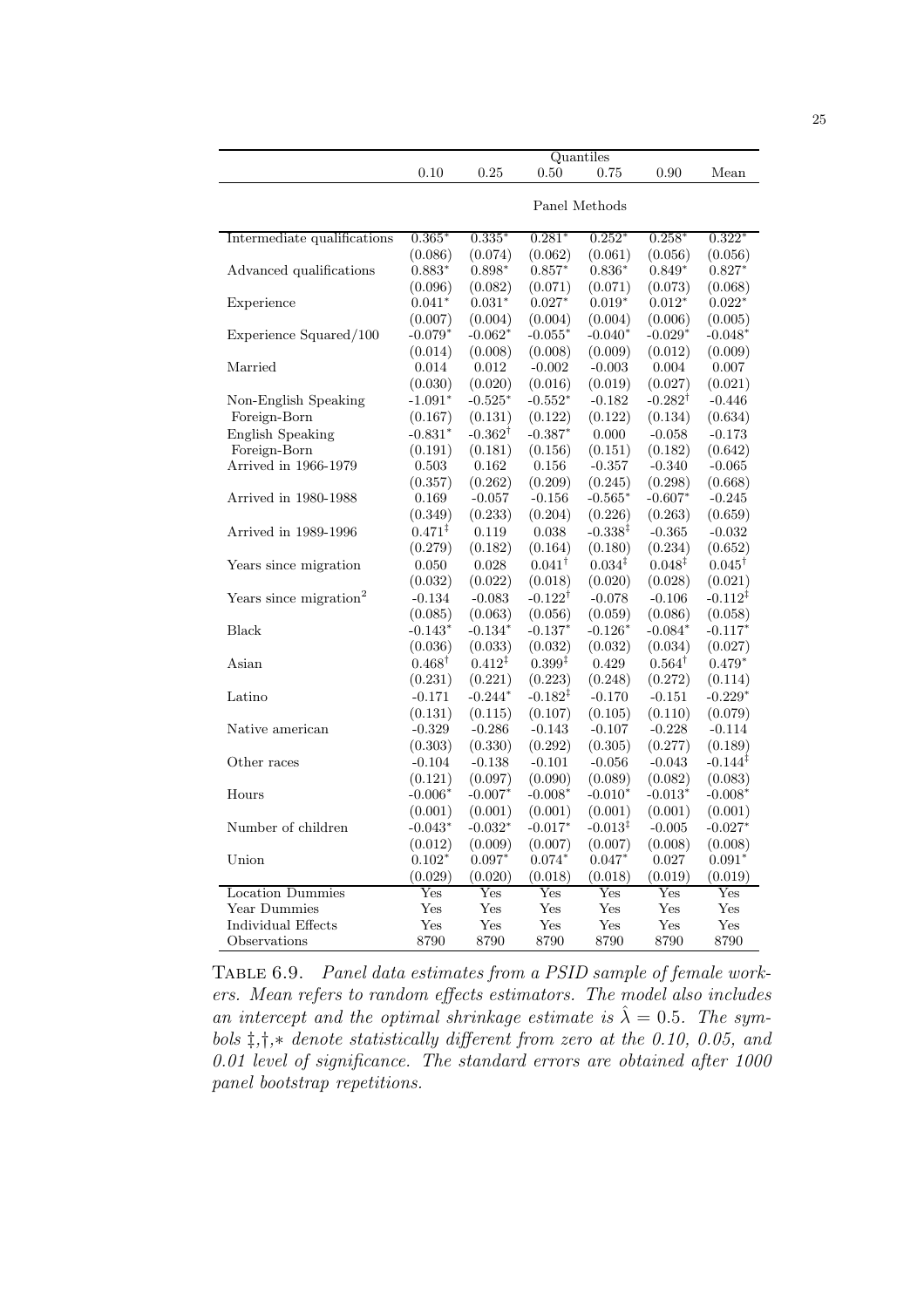

FIGURE 6.1. Shrinkage and tuning parameter selection. The figure shows the number of nuisance parameter estimated in the models as a function of the shrinkage parameter  $\lambda$ . The two alternative ways of selecting the shrinkage parameter are indicated by the vertical lines.